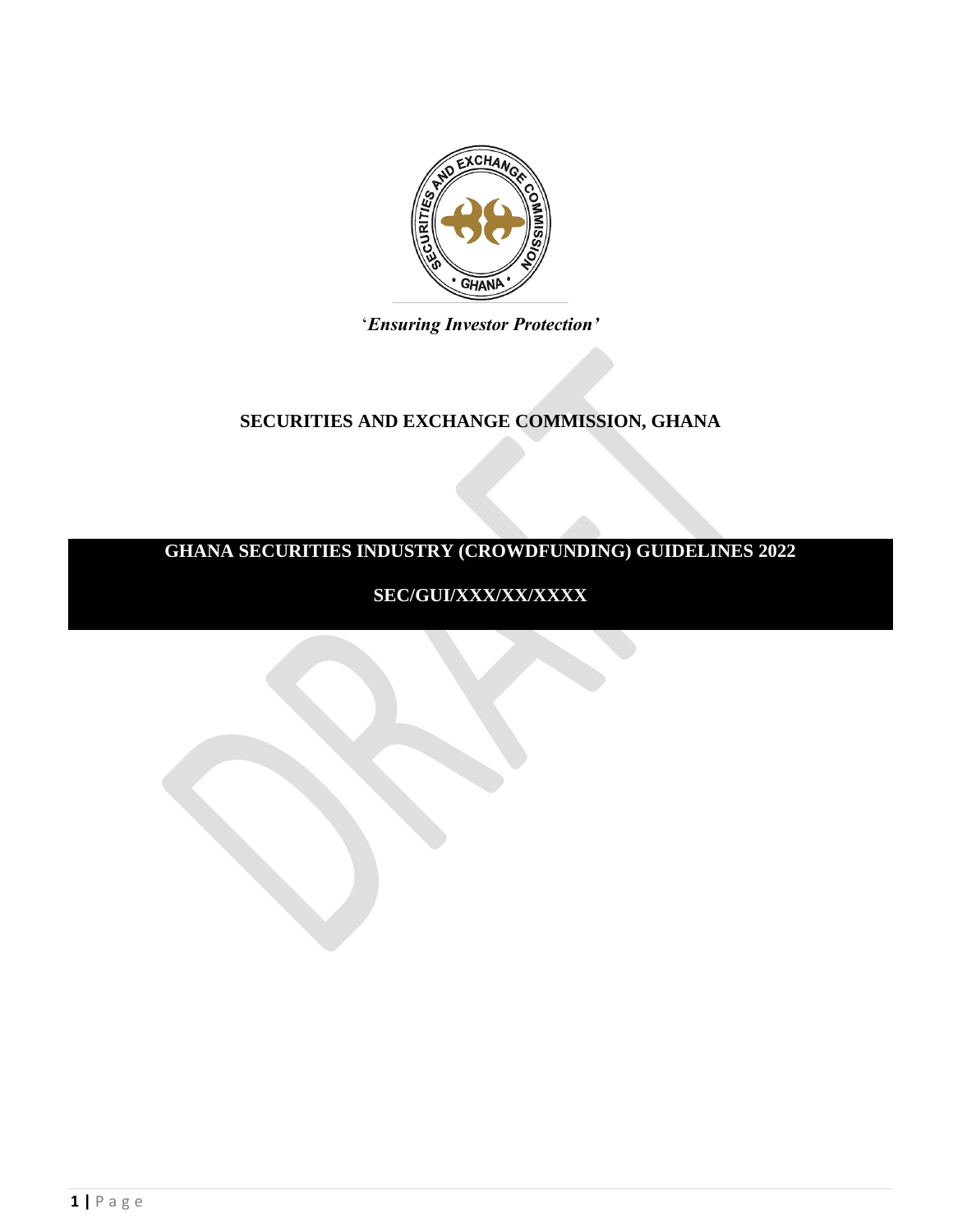# **ARRANGEMENT OF GUIDELINES**

| 1. |                                                                    |  |  |  |
|----|--------------------------------------------------------------------|--|--|--|
| 2. |                                                                    |  |  |  |
| 3. |                                                                    |  |  |  |
|    |                                                                    |  |  |  |
| 4. |                                                                    |  |  |  |
| 5. |                                                                    |  |  |  |
| 6. |                                                                    |  |  |  |
| 7. |                                                                    |  |  |  |
| 8. |                                                                    |  |  |  |
|    | PART THREE:OBLIGATIONS OF THE CROWDFUNDING INTERMEDIARY8           |  |  |  |
| 9. |                                                                    |  |  |  |
|    |                                                                    |  |  |  |
|    |                                                                    |  |  |  |
|    |                                                                    |  |  |  |
|    |                                                                    |  |  |  |
|    | 14. Issue, publication and acknowledgement of warning statements11 |  |  |  |
|    |                                                                    |  |  |  |
|    |                                                                    |  |  |  |
|    |                                                                    |  |  |  |
|    |                                                                    |  |  |  |
|    |                                                                    |  |  |  |
|    |                                                                    |  |  |  |
|    |                                                                    |  |  |  |
|    |                                                                    |  |  |  |
|    | PART FIVE: REQUIREMENTS WITH RESPECT TO TRANSACTIONS  18           |  |  |  |
|    |                                                                    |  |  |  |
|    |                                                                    |  |  |  |
|    |                                                                    |  |  |  |
|    |                                                                    |  |  |  |
|    |                                                                    |  |  |  |
|    |                                                                    |  |  |  |
|    |                                                                    |  |  |  |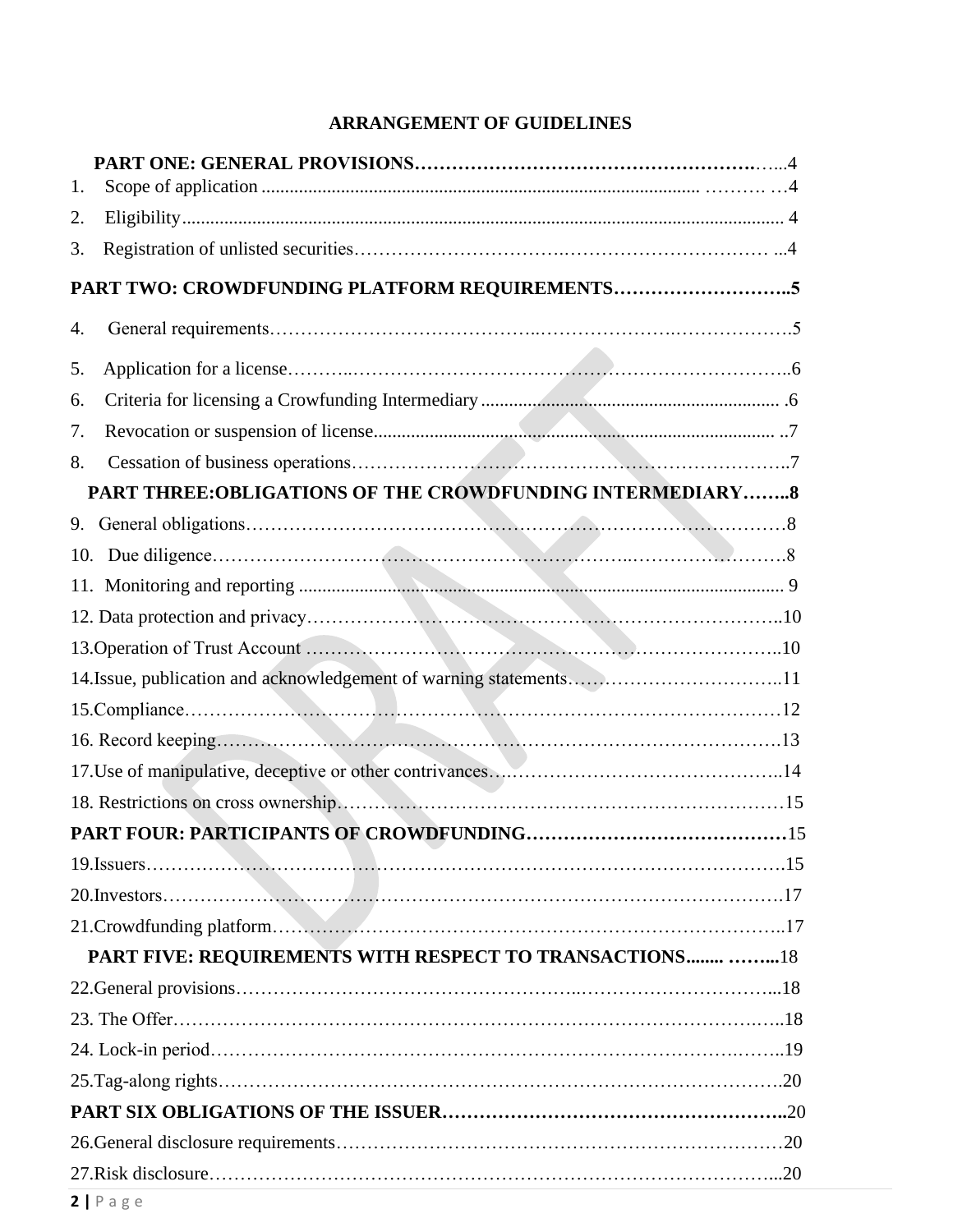| PART EIGHT: ADDITIONAL REQUIREMENTS FOR SOFT COMMODITIES DIGITAL |  |  |  |  |
|------------------------------------------------------------------|--|--|--|--|
|                                                                  |  |  |  |  |
|                                                                  |  |  |  |  |
|                                                                  |  |  |  |  |
|                                                                  |  |  |  |  |
|                                                                  |  |  |  |  |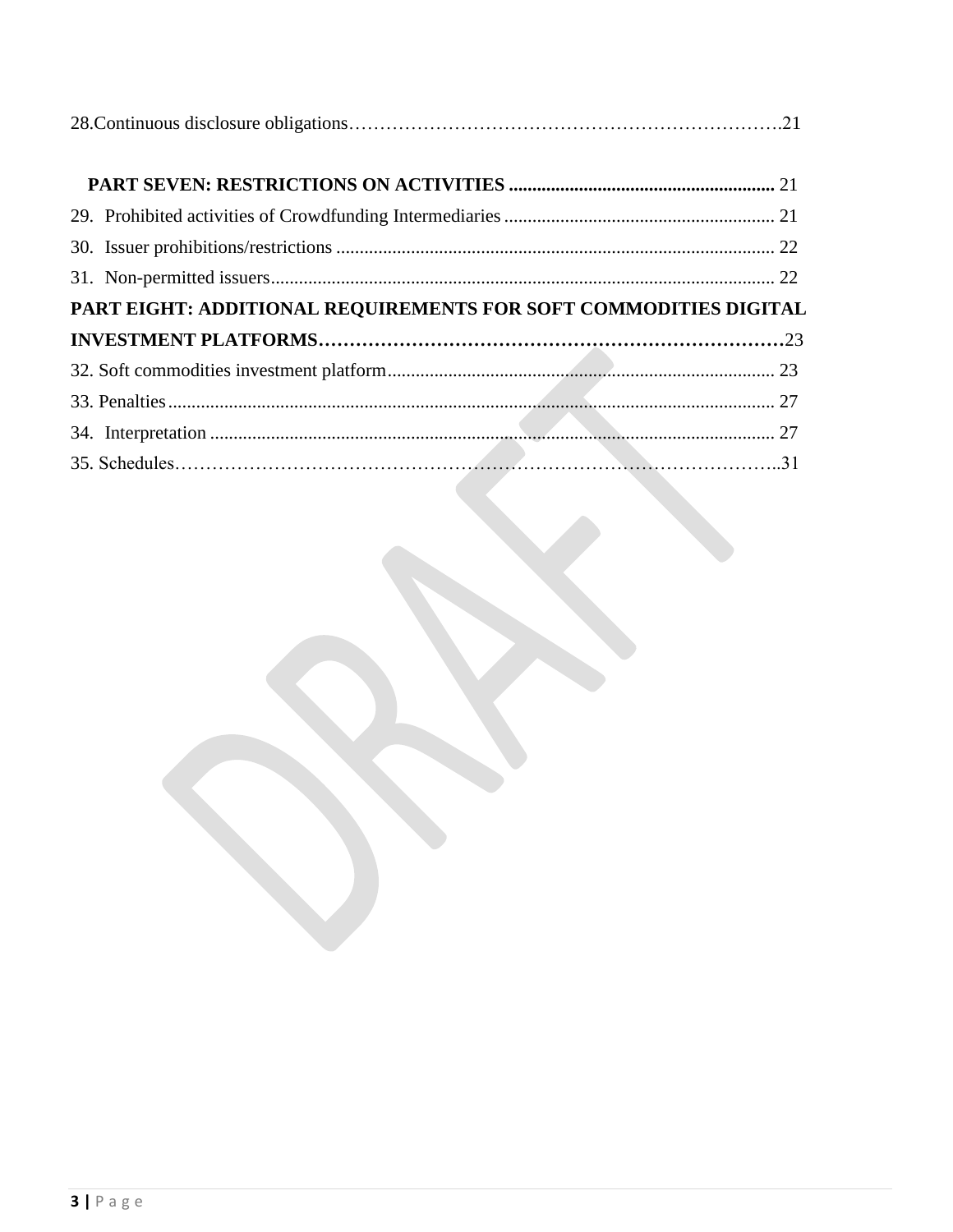## **SECURITIES INDUSTRY (CROWDFUNDING) GUIDELINES 2022**

In the exercise of the powers conferred on the Securities and Exchange Commission by Section 209 of the Securities Industry Act 2016 (Act 929) as amended, these Guidelines are issued this … day of………., 2022.

## **PART ONE – GENERAL PROVISIONS**

#### **1. Scope of Application**

These Guidelines apply to a company, or an organization seeking or required to be licensed by the Commission as a Crowdfunding Intermediary in accordance with the Act.

Where the Commission agrees to waive the full application of any part of these Guidelines, it shall issue a directive to the Crowdfunding Intermediary that states what alternative measures shall be put in place by the Crowdfunding Intermediary in place of full application of the Guidelines.

Where any doubt arises about the meaning of any provision contained in these Guidelines and any other Guideline issued by the Commission, the same shall be referred to the Commission and the interpretation provided by the Commission shall be final.

## **2. Eligibility**

All public companies incorporated in Ghana with a minimum of one-year operating track record or startups with a 3-year business plan, demonstrating clearly the sustained viability of the applicant, shall be eligible to raise funds through a Crowdfunding Platform licensed by the Commission, in exchange for the issuance of shares, debentures, or such other investment instrument as the Commission may determine from time to time.

An exemption may be granted where the entity is proven to be a Start-Up within the technology, digital, science or food processing sectors in a government sponsored or a recognized incubation programme.

#### **3. Registration of unlisted securities**

- (1) An issuer which is a public company may offer or sell securities under these Guidelines without the need for prior registration of the securities pursuant to Section 145 of the Act, provided that the:
	- a.issuer is an entity incorporated in Ghana, and accredited and/or accepted by a Crowdfunding Intermediary to raise funds on its platform.

b.The maximum amount which shall be raised by an issuer shall not exceed GHS 500,000

c.Registration of securities shall only be for record-keeping purposes.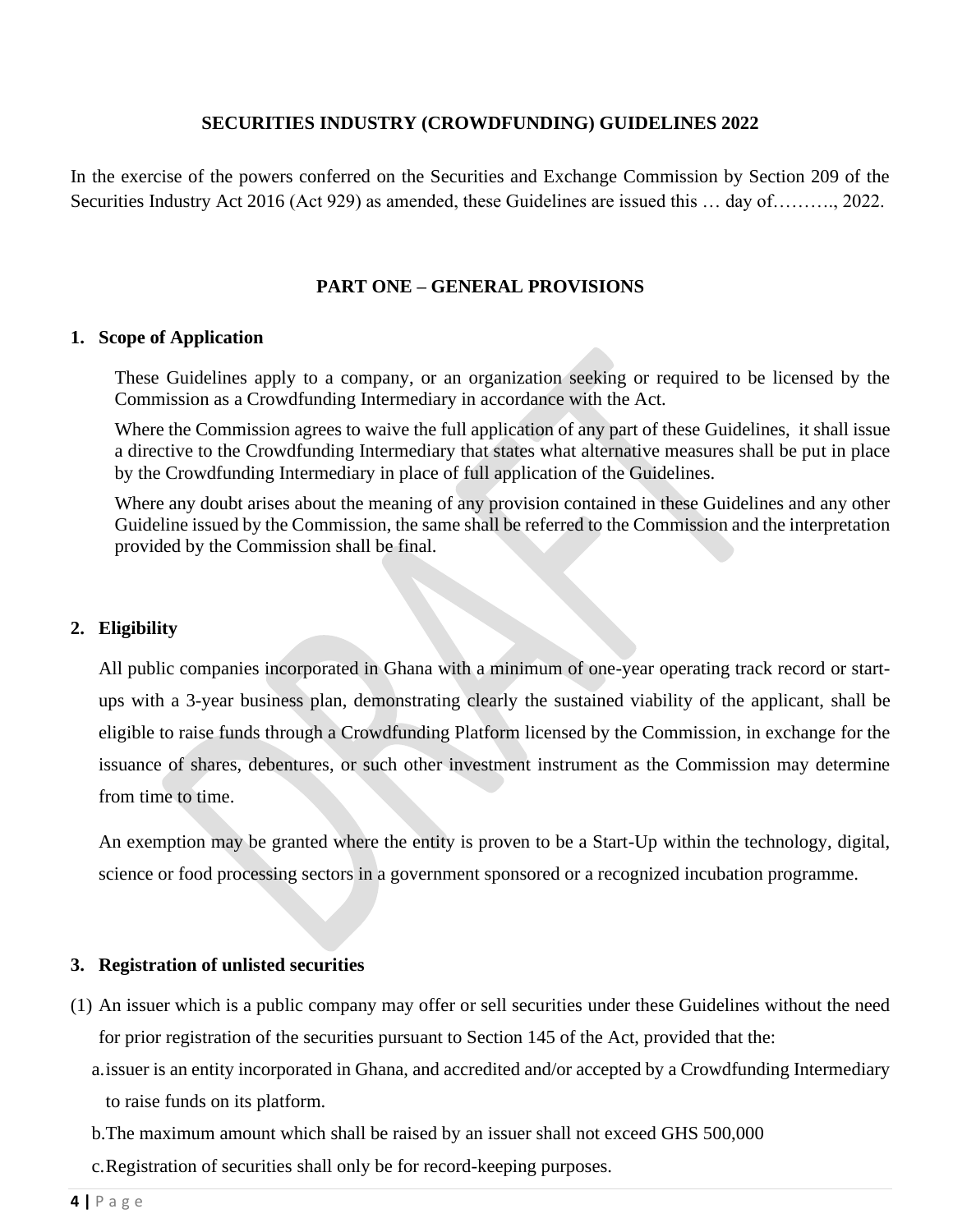(2) The aggregate number of securities sold to any investor across all issuers on Crowdfunding Platforms during a 12-month period shall not exceed the following limits:

a.Retail investors shall not invest more than 10% of their annual income in a calendar year.

b.Qualified Investors are not subject to the limits set forth above.

- (3) The issuance of unlisted securities shall be conducted through a Crowdfunding Platform operated by a licensed Crowdfunding Intermediary.
- (4) For the purpose of calculating the aggregate amount of securities and investment instruments offered and sold by an issuer under these guidelines and determining whether an issuer has previously sold securities or investment instruments within a 12-month period, the term issuer as used in these Guidelines, shall include all entities controlled by or under common control with the issuer and any predecessors of the issuer.

## **PART TWO – APPLICATION FOR A LICENSE AS A CROWDFUNDING INTERMEDIARY**

## **4. General requirements**

- (1) A person shall not carry on business as a Crowdfunding Intermediary, or pose as carrying on the business of a Crowdfunding unless that person is permitted by the Commission under its Sandbox Guidelines.
- (2) A platform that facilitates, operates, provides or maintains interactions between issuers and the investing public in Ghana for the purpose of any securities-based crowdfunding shall be operated only by an entity licensed as a Crowdfunding Intermediary.
- (3) A person shall be considered to be facilitating, operating, providing or maintaining a Crowdfunding Platform in Ghana where the;
	- a. platform is incorporated, maintained and operated in Ghana; or
	- b. platform is located outside Ghana but actively targets Ghanaian Investors; or
	- c. component parts of the platform when taken together are physically located in Ghana even if any of its component parts, in isolation, is located outside Ghana.
- (4) A Crowdfunding Platform that is located outside Ghana will be considered as actively targeting Ghanaian investors if the operator, or the operator's representative, promotes directly or indirectly the platform in Ghana.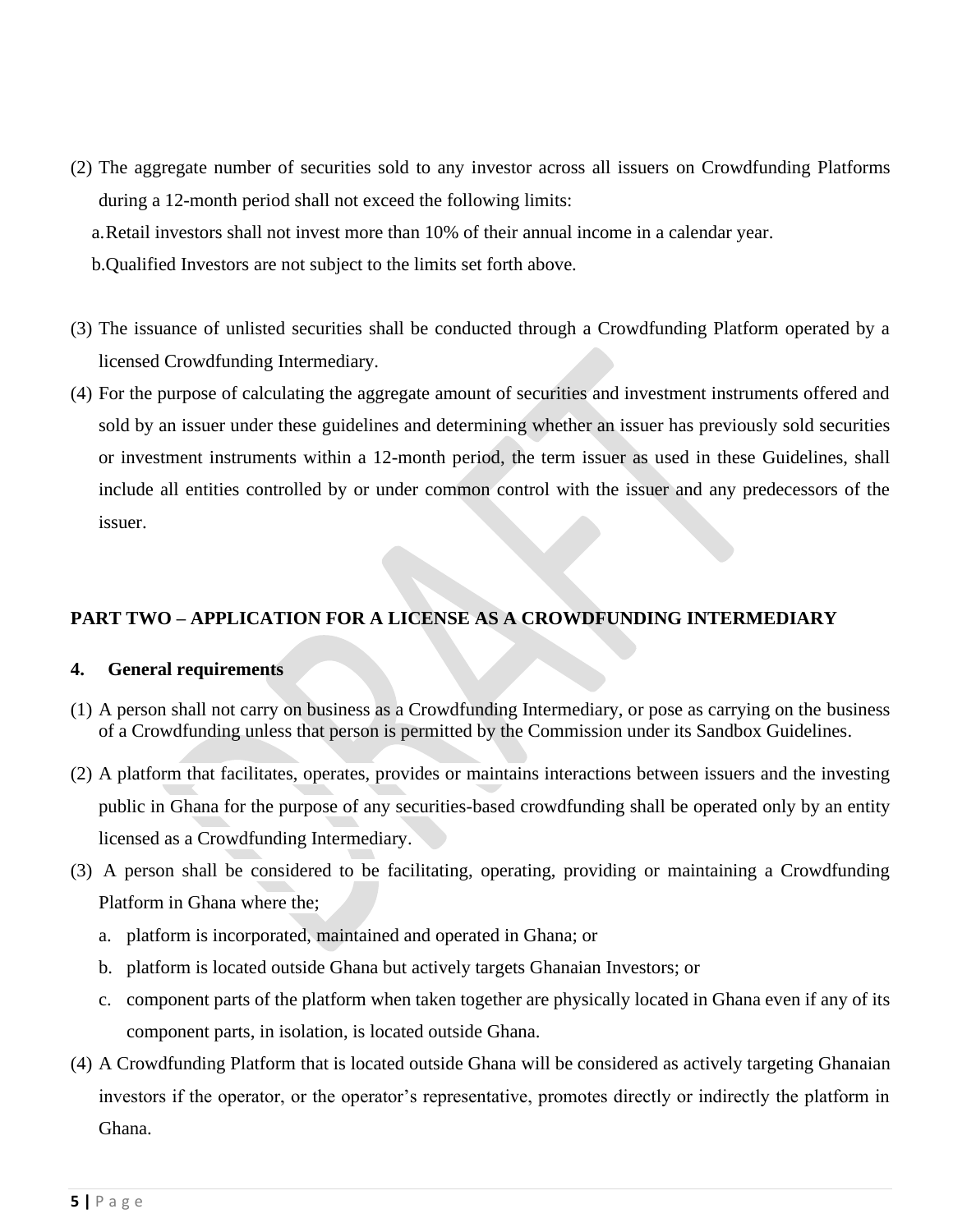- (5) A foreign Crowdfunding Intermediary which targets Ghanaian investors shall have a;
	- a. valid license from an IOSCO recognized regulatory body
	- b. shall be incorporated in Ghana as an External Company with a recognized fixed address
	- c. Funds raised shall only be deployed within Ghana

## **5. Application for a licence**

- (1) An application for a license as a Crowdfunding Intermediary shall be made to the Commission as specified in Schedule 1 and shall comply with the requirements in Schedule 2 of these Guidelines.
- (2) The Commission may require the applicant to;
	- a. provide it with such further information as it considers necessary;
	- b. appear before it through an authorized representative in connection with the grant of licence.
- (3) The Commission shall consider an application and inform an applicant of its decision within ninety days (90 days) after an application has been lodged with it provided that where further information has been required in accordance with section 111 (2) of the Act, the period of ninety days shall be calculated from the time when further information is submitted to the Commission.

## **6. Criteria for Licensing a Crowdfunding Intermediary**

- (1) The Commission shall license a Crowdfunding Intermediary where the Commission is satisfied that:
	- a. the Intermediary will be able to operate an orderly, fair and transparent market in relation to the funds raised through its electronic platform;
	- b. the Intermediary's board, chief executive, representative (s) and persons who are primarily responsible for the business operations are fit and proper persons who have not:
		- i. been convicted, whether within or outside Ghana , of an offence involving fraud or other dishonesty or violence or the conviction of which involved a finding that he acted fraudulently or dishonestly;
		- ii. been convicted of an offence under the Act or any other law relating to the capital market;
		- iii. been blacklisted by a professional body which he belongs to;
		- iv. contravened any provision made by or under any written law, whether within or outside Ghana appearing to the Commission to be enacted for protecting members of the public;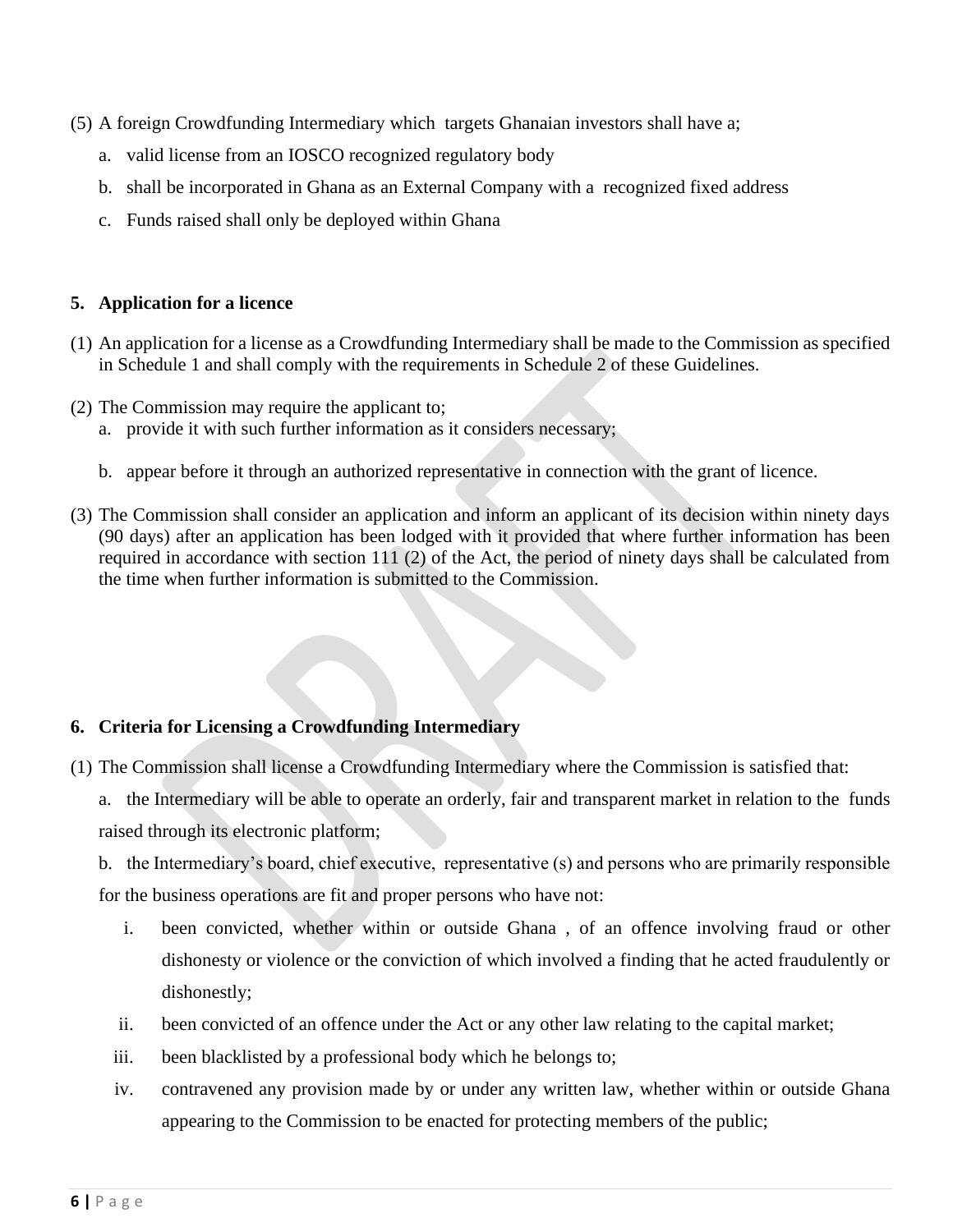- 1. against financial loss due to dishonesty, incompetence or malpractice by persons concerned in the provision of financial services or the management of companies; or
- 2. against financial loss due to the conduct of discharged or un-discharged bankrupts;

c. engaged in any unlawful business practice;

d. engaged in or has been associated with any other business practices or otherwise conducted himself in such a way as to cast doubt on his competence and soundness of judgment; or

e. engaged in or has been associated with any conduct that cast doubt on his ability to act in the best interest of investors, having regard to his reputation, character, financial integrity and reliability;

f. the operator will be able to manage any risk associated with its business and operation;

g. the operator will be able to take appropriate action against a person in breach including directing the person in breach to take any necessary remedial measure;

h. the rules of the Crowdfunding Platform make satisfactory provisions:

- i. for the protection of investors and public interest;
- ii. to ensure proper functioning of the market;
- iii. to promote fairness and transparency;
- iv. to manage any conflict of interest that may arise;
- v. to promote fair treatment of all users;
- vi. to ensure proper regulation and supervision of its users, or any person utilizing or accessing its platform, including suspension and expulsion of such persons after consultation with the Commission;

vii. to provide an avenue of appeal against the decision of the operator; and;

viii. the operator has sufficient financial, human and other resources for the operation of the Crowdfunding Platform, as prescribed by the Commission from time to time.

#### **7. Revocation or suspension of License**

The Commission may revoke or suspend a licence in accordance with Section 122 of the Act.

## **8. Cessation of Business Operations**

- (1) A Crowdfunding Intermediary shall not discontinue the business or operation of a Crowdfunding Platform without prior approval of the Commission.
- (2) Without prejudice to any provision in these guidelines, the Commission may issue a directive or impose any term or condition for the purposes of ensuring the orderly cessation of the business or operations of a Crowdfunding Intermediary.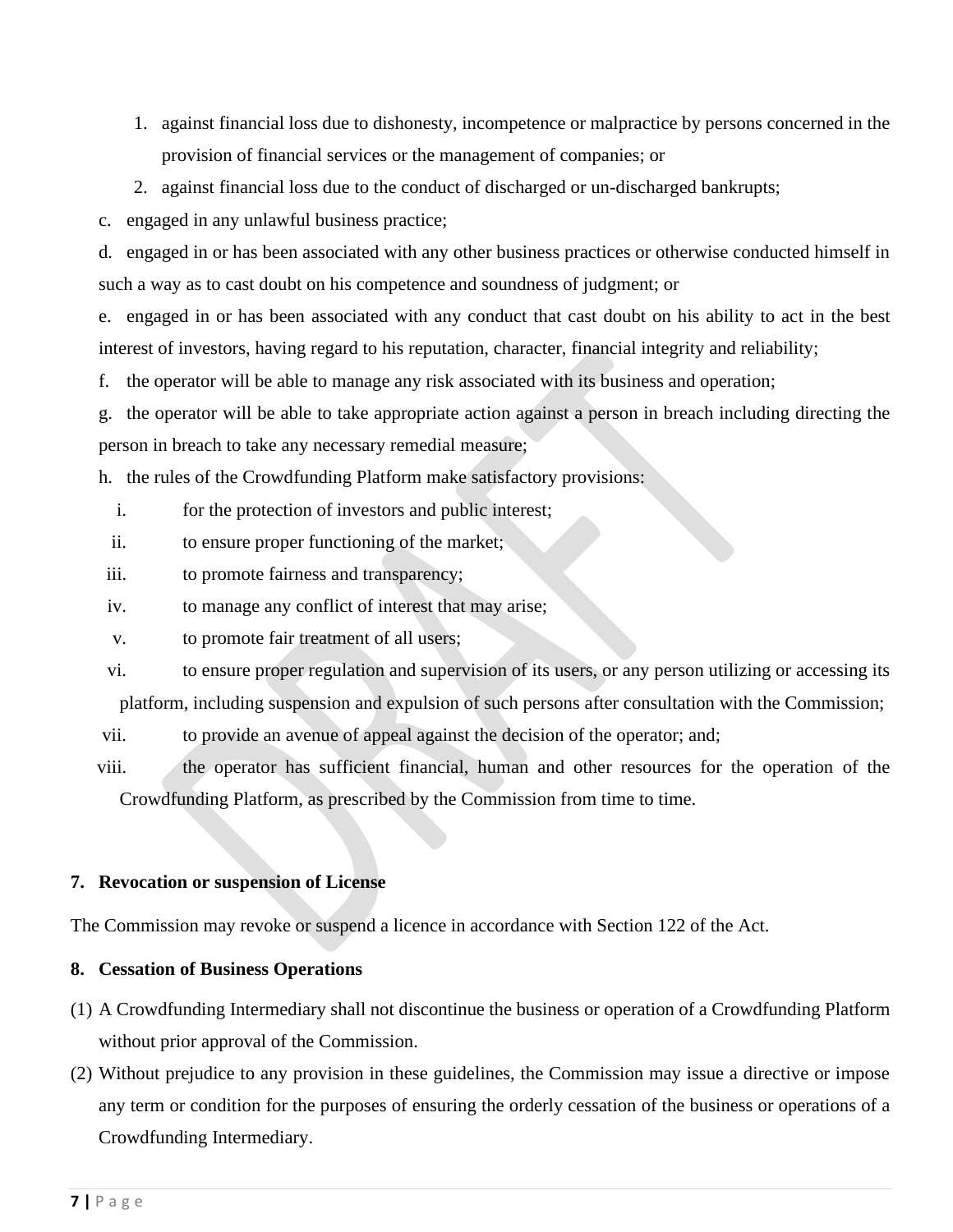## **PART THREE - OBLIGATIONS OF A CROWDFUNDING INTERMEDIARY**

## **9. General Obligations**

A Crowdfunding Intermediary shall;

- (1) disclose and display prominently on its platform, any relevant information relating to the platform and its use including:
	- a. information relating to issuers hosted on the platform as required by these Guidelines;
	- b. investor education materials and appropriate risk disclosures;
	- c. information on how the platform facilitates the investor's investment including providing communication channels to permit discussions about offerings hosted on its platform;
	- d. a general risk warning on participating in funding through the platform;
	- e. information about complaints handling or dispute resolution and its procedures; and
	- f. the fees, charges and other expenses that it may impose on an issuer or investor
	- g. and any other information as may be required from time to time

(2) carry out investor education programmes;

(3) ensure the disclosure document lodged with the platform by each issuer is verified for accuracy and made accessible to investors through the platform;

- (4) inform investors of any material adverse change to an issuer's proposal as set out under this rule;
- (5) ensure Issuers comply with the responsibilities and obligations prescribed by this rule.

## **10. Due Diligence**

- (1) A Crowd Funding Intermediary shall carry out due diligence on prospective issuers intending to use its platform;
- (2) the Crowdfunding Intermediary shall ensure that an issuer seeking to offer securities to the public through its platform complies with the requirements in these guidelines;
- (3) The scope of the due diligence by a Crowdfunding Intermediary shall include taking reasonable steps to:

a. conduct background checks on the issuer to ensure that the board of directors, officers and controlling shareholder(s) of the issuer are fit and proper and shall in particular, verify that the board, chief executive, and any officer of the issuer who is primarily responsible for its operations or financial management have not;

- i. been convicted, whether within or outside Ghana, of an offence involving fraud or other dishonesty or the conviction of which involved a finding that he acted fraudulently or dishonestly;
- ii. been convicted of an offence under the Act or any other law relating to the capital market;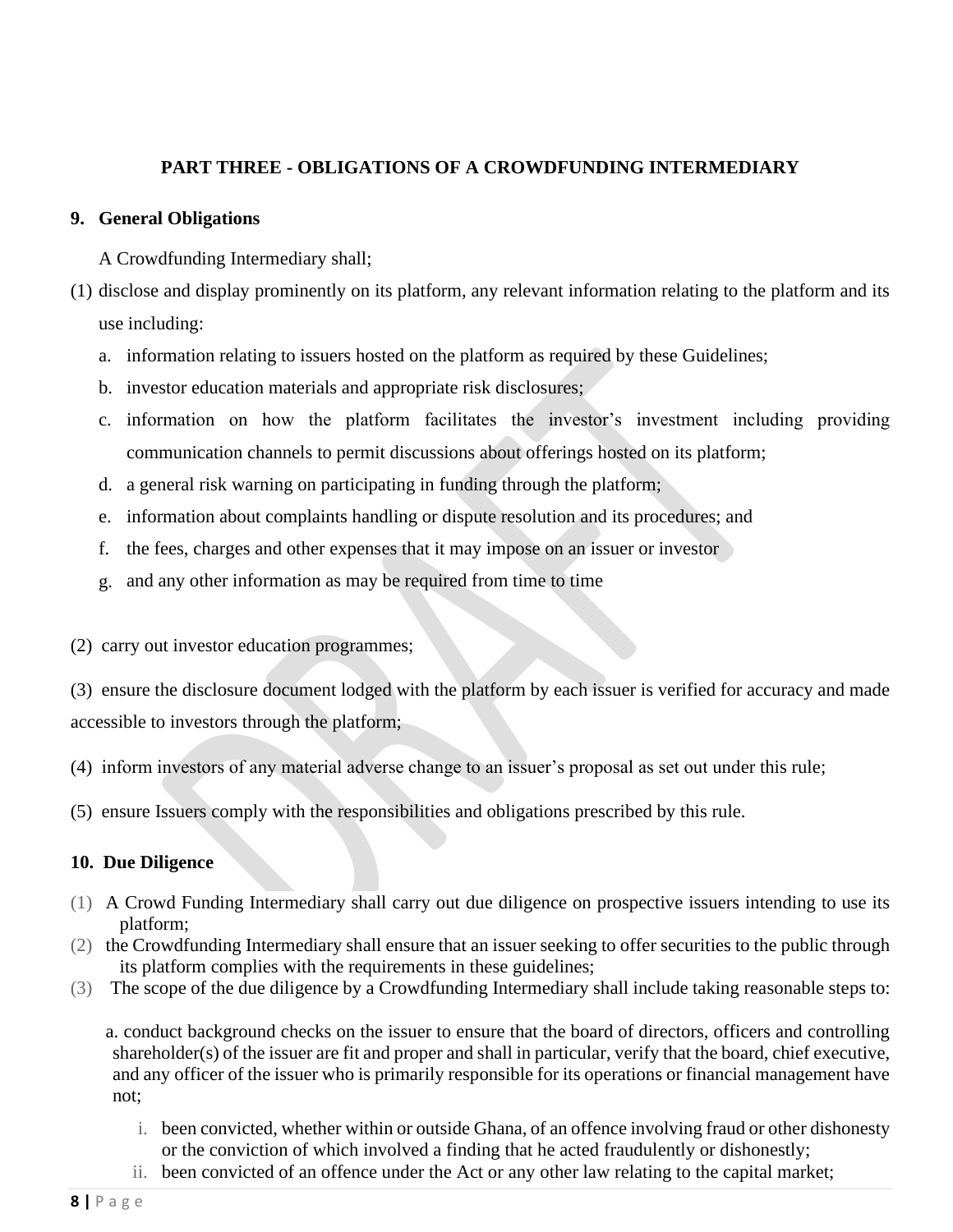- iii. been blacklisted by a professional body which he belongs to;
- iv. contravened any provision made by or under any written law, whether within or outside Ghana to be enacted for protecting members of the public:
- ii. against financial loss due to dishonesty, incompetence or malpractice by persons concerned in the provision of financial services or the management of companies; or
- i. against financial loss due to the conduct of discharged or un-discharged bankrupts;
- ii. engaged in any unlawful business practice;
- iii. engaged in or has been associated with any other business practices or otherwise conducted himself in such a way as to cast doubt on his competence and soundness of judgment; or
- iv. engaged in or has been associated with any conduct that cast doubt on his ability to act in the best interest of investors, having regard to his reputation, character, financial integrity and reliability;
- b. verify the accuracy and viability of the business proposition of the issuer, the solvency of the issuer and if the business forecast is based on sound assumptions; and
- c. comply with all relevant KYC, and AML/CFT regulations as stipulated by the Commission.

## **11. Monitoring and Reporting**

(1) A Crowdfunding Intermediary shall:

- a. monitor the conduct of issuers and take action against misconduct of the issuer in accordance with its approved operating procedures;
- b. monitor issuers to ensure that the fundraising limits imposed on an issuer are not breached;
- c. monitor investors to ensure that the investment limits imposed on the investors are not breached and ascertain the classification of prospective investors into relevant investor categories;
- d. comply with all reporting obligation as may be specified by these guidelines and all rules and regulations relating to market operators
- e. file quarterly reports within twenty-one (21) days after the end of each quarter with the Commission specifying the following;
	- i. Total number of issuers who raised funds through the platform during the reporting period;
	- ii. Total number of investors who invested through the platform during the reporting period;
	- iii. Number and Types of securities or investment contracts issued during the reporting period;
	- iv. Total amount raised on the platform during the reporting period;
	- v. Observed breaches or risk incidents during the reporting period and steps taken to address same;
	- vi. Complaints which remain unresolved after twenty-one (21) days upon receipt day;
	- vii. Such other information as may be required by the Commission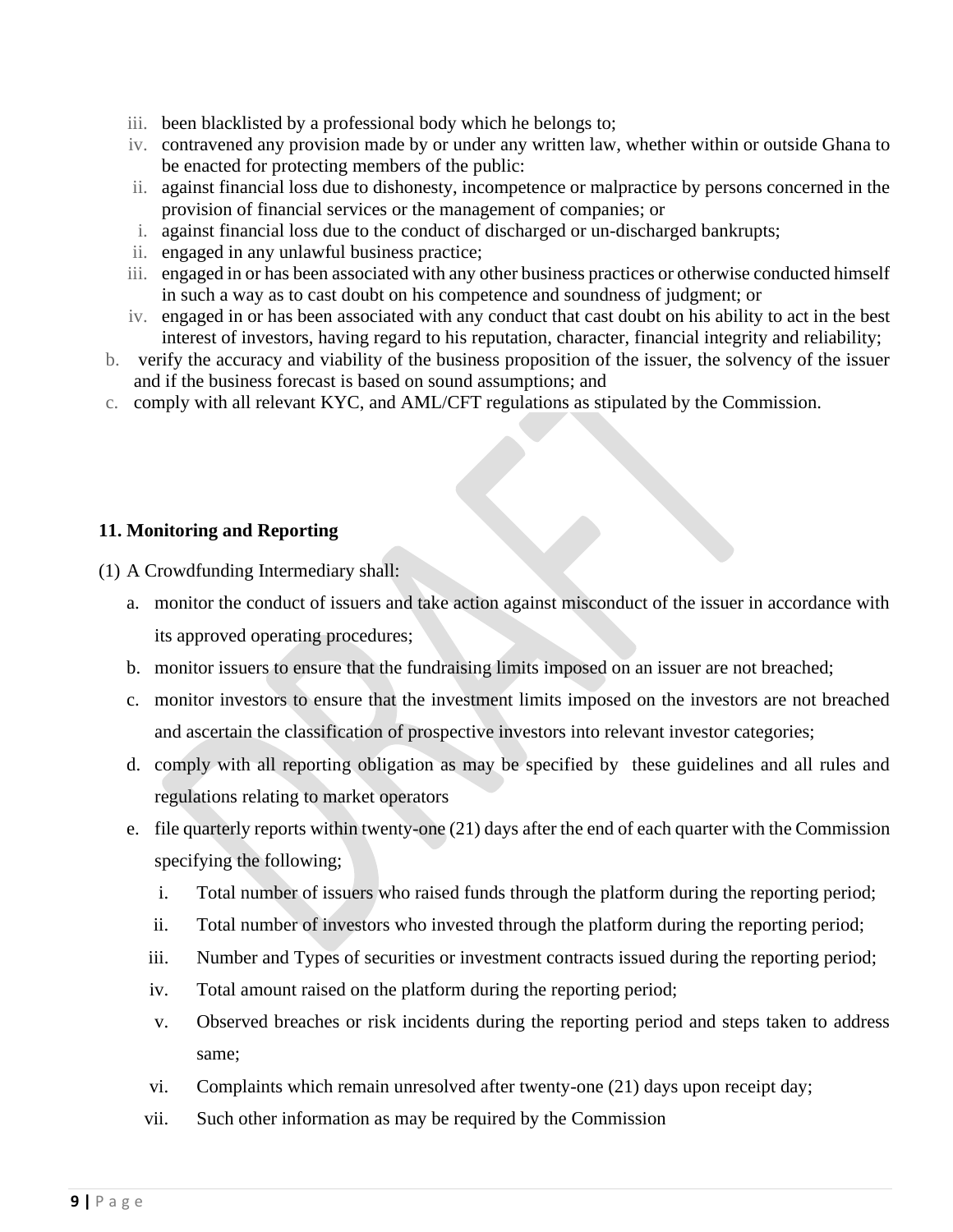#### **12. Data Protection and Privacy**

(1) A Crowdfunding Intermediary shall:

- a. establish appropriate safeguards for ensuring the integrity of the information received and published;
- b. ensure security and confidentiality of information collected from issuers and investors;
- c. ensure that data collected from investors are used for the intended purpose
- d. maintain reliable and secure operating systems;
- e. identify the sources of operational risks and adopt adequate procedures and controls to avoid operational disruptions;
- f. develop and implement a written identity theft prevention program;
- g. install and ensure the operation of suitable back-up facilities;
- h. be adequately insured against platform failure or closure;
- i. keep a copy of all relevant documents for a period of at least 7 years after the date on which the document comes into the possession of the platform;
- j. within 10 working days of receipt of a request from an investor, provide a copy of, or an extract from, a document that is relevant to the investor.
- k. identify the sources of operational risks and adopt adequate procedures and controls to avoid operational disruptions

## **13. Operation of Trust Account**

- (1) A Crowdfunding Intermediary shall appoint a Custodian licensed by the Commission, who shall establish and maintain a separate trust account for each funding round on its platform.
- (2) The Custodian shall be a universal bank duly licensed by the Bank of Ghana.
- (3) The Crowdfunding Intermediary shall only direct the Custodian to release the funds to the issuer after the following conditions are met:
	- a. the targeted amount sought to be raised or the minimum threshold has been met;
	- b. there is no material adverse change relating to the offer during the offer period; and
	- c. all applicable requirements for the registration of securities have been met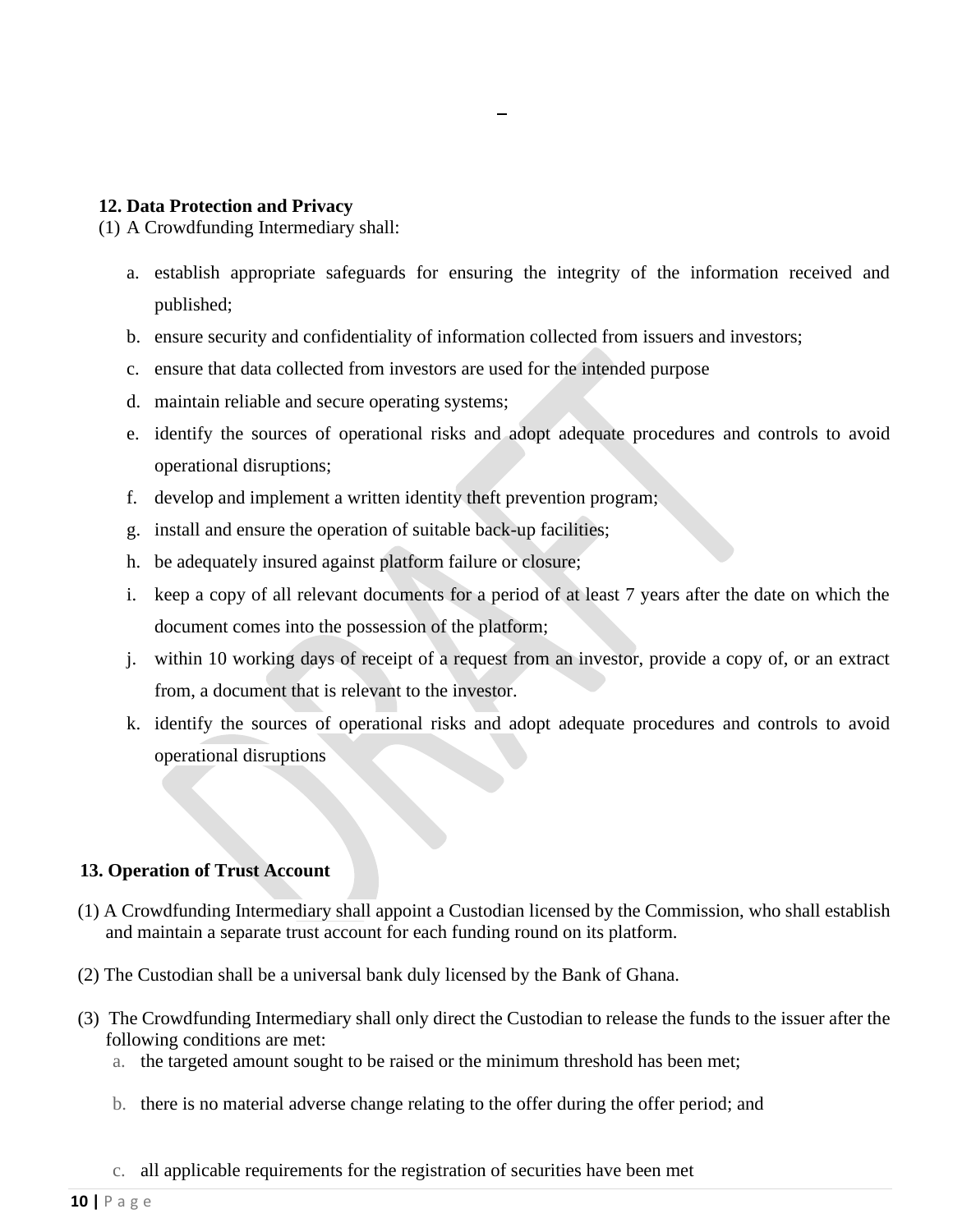- (4) Funds invested will be maintained by the Custodian in an interest yielding trust account. The total funds raised and the accruing interest will only be released to the issuer after specified conditions provided in these guidelines have been met.
- (5) The Custodian shall take all reasonable steps and establish measures to ensure that it performs all its responsibilities as required by law.

## **14. Issue, Publication and acknowledgment of Warning Statements**

(1)The Crowdfunding Platform shall ensure that a warning statement is prominently displayed:

- a. to all visitors to the site on the home page of the platform; and
- b. to every investor, on the subscription landing page for each issuer; and
- c. on all application forms for investing through the platform.

(2) The Warning Statement should among other things, warn and advise investors that;

- a. Investing through an online platform is risky and issuers raising funds through the platform include new or rapidly growing ventures;
- b. Investment in the businesses hosted on the platform is very speculative and carries high risks;
- c. Investors may lose entire investment, and must be in a position to bear this risk without undue hardship;
- d. They must ask questions, read all information given carefully, and seek independent financial advice before investing ;

(3) The Crowdfunding Intermediary shall ensure every investor affirms to a risk acknowledgement form by which the investor confirms:

- a. their understanding that the proposed investment is a risky investment;
- b. the investor may be overpaying for the securities issued;
- c. their understanding that there may be additional classes of shares with rights that are superior to the class of shares being issued through crowdfunding;
- d. they are able to economically absorb the complete loss of the investment they intend to make;
- e. the proposed investment amount falls within the prescribed investment limit for the investor category;
- f. the investor maybe subject to a lock-in for a period to be determined by the Issuer and may be subject to a further restriction on the transfer of the securities;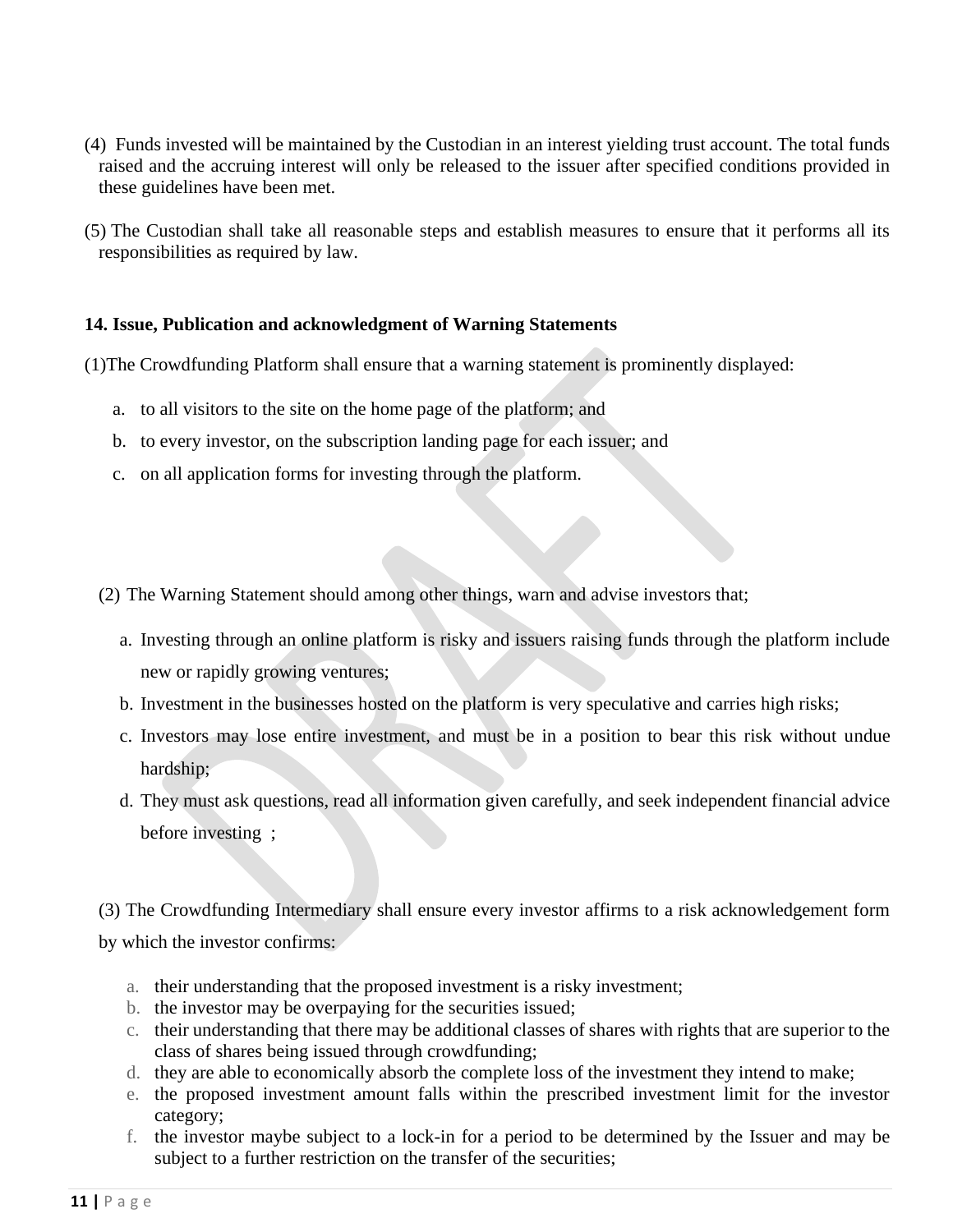- g. the investor may never be able to sell the securities or investment instruments,
- h. the investor will be provided with less disclosure than publicly traded companies,
- i. the investor will not have the benefit of protections associated with an investment made under a prospectus;
- j. the investor will not be entitled to claim from the National investor protection fund;
- k. the Crowdfunding Platform will not be responsible if the investor loses all or some of the money invested.
- (4) At or before the time the investor enters into an agreement to invest, the issuer must obtain a signed risk acknowledgement from the investor by which the investor confirms that he/she falls within the investment limits and acknowledges the risks associated with the investment including the following:
	- a. that the Investor is in compliance with his total annual investment limit.;
	- b. that the investor has seen and read the warning statement about crowdfunding (as provided in these guidelines);
	- c. the investor understands that investment based crowdfunding is risky and
	- d. that the investor may never be able to sell the securities;
- (5) The confirmation must be obtained in writing in a separate document or, if it is obtained by electronic means, through a process which ensures it is obtained separately from the agreement to use the service.

## **15. Compliance**

- (1) A Crowdfunding Intermediary must implement written policies and procedures relating to its operations which are reasonably designed to achieve compliance with the provisions of the Act and the these guidelines.
- (2) A Crowdfunding Intermediary shall permit the examination and inspection of all of its business and business operations that relate to its activities, such as its premises, systems, platforms, and records by representatives of the Commission.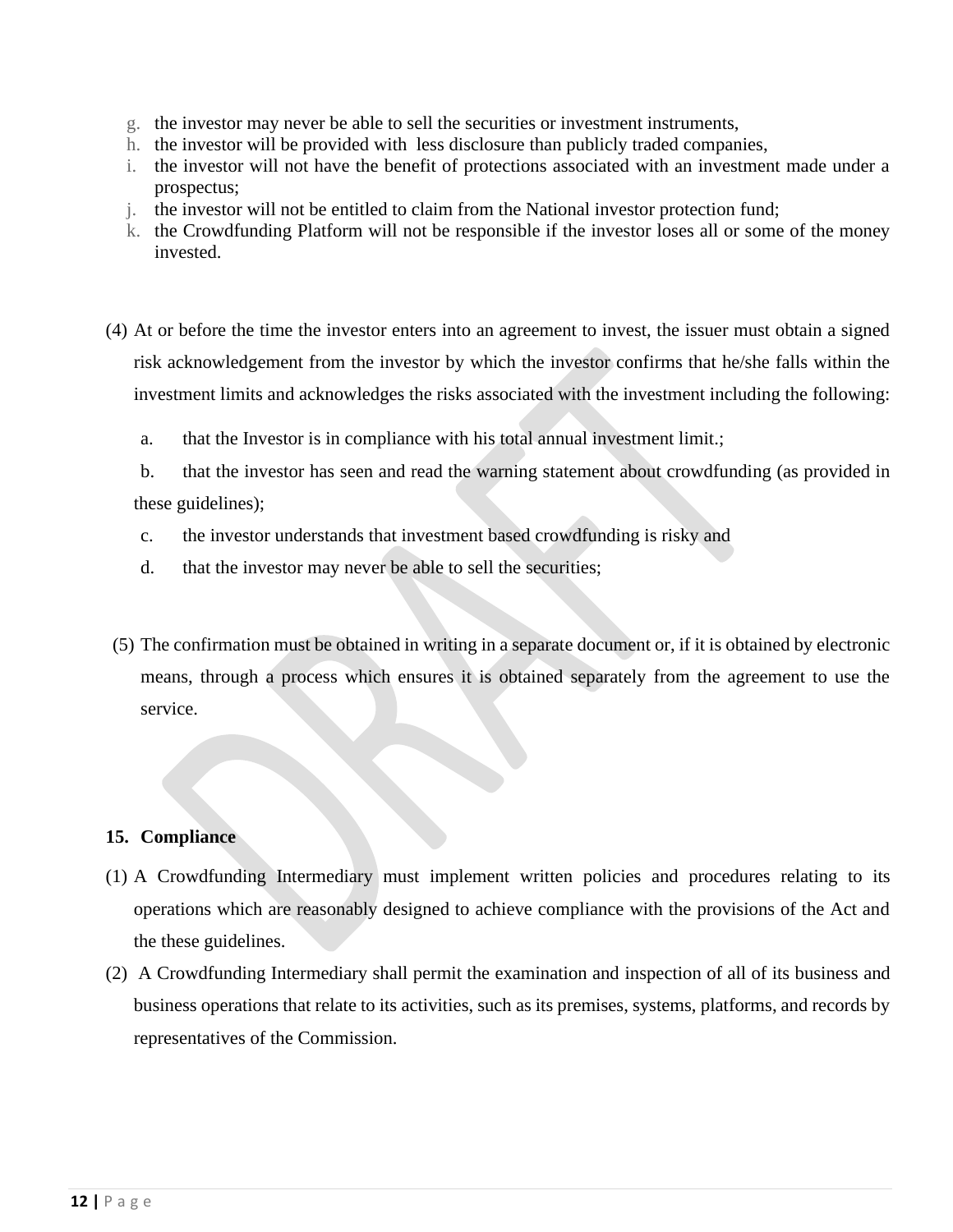## **16. Record Keeping**

(1) A Crowdfunding Intermediary shall maintain the following records:

- a. All records relating to an investor who registers on the platform, purchases or attempts to purchase securities through its Crowdfunding platform;
- b. All records relating to issuer who offers and sells or attempt to offer and sell securities through its funding platform and the control persons of such issuers;
- c. Records of all communications that occur on or through its platform;
- d. All records related to persons that use communication channels provided by a Crowdfunding Intermediary to promote an issuers securities and communication with potential investors;
- e. Records of all maintenance and internal change logs carried out on the platform;
- f. All records provided by such Crowdfunding Intermediary to issuers and investors through platform or otherwise, including, but not limited to:
	- i. notices addressing hours of platform operations (if any),
	- ii. platform malfunctions,
	- iii. changes to platform procedures,
	- iv. maintenance of hardware and software,
	- v. instructions pertaining to access to the Crowdfunding platform; and
	- vi. denials of, or limitations on, access to the Crowdfunding platform;

 $\sqrt{2}$ 

- g. All written agreements (or copies thereof) entered into by such Crowdfunding Intermediary relating to its business as such;
- 51 h. All daily, monthly and quarterly summaries of transactions effected through the Crowdfunding Platform, including:
	- i. Issuers for which the target offering amount has been reached and funds distributed;
	- ii. Transaction volume, expressed in number of transactions, number of securities involved in a transaction and total amounts raised by, and distributed to, Issuers;
	- iii. A log reflecting the progress of each Issuer who offers or sells securities through the funding platform toward meeting the target offering amount.

(2) Organizational documents**:** A Crowdfunding Intermediary shall maintain during the operation of its Crowdfunding platform and of any successor Crowdfunding platform, all organizational documents relating to the Crowdfunding platform.

(3) Format**:** The records required to be maintained and preserved pursuant to paragraph (b) of these Guidelines must be produced, reproduced, and maintained in a non-alterable format which ensures the integrity of the content.

(4) Third parties **:** The records required to be made and preserved pursuant to this section may be prepared or maintained by a third party on behalf of a Crowdfunding intermediary provided that:

a. An agreement with a third party shall not relieve a Crowdfunding Intermediary from the responsibility to prepare and maintain records as specified in this rule.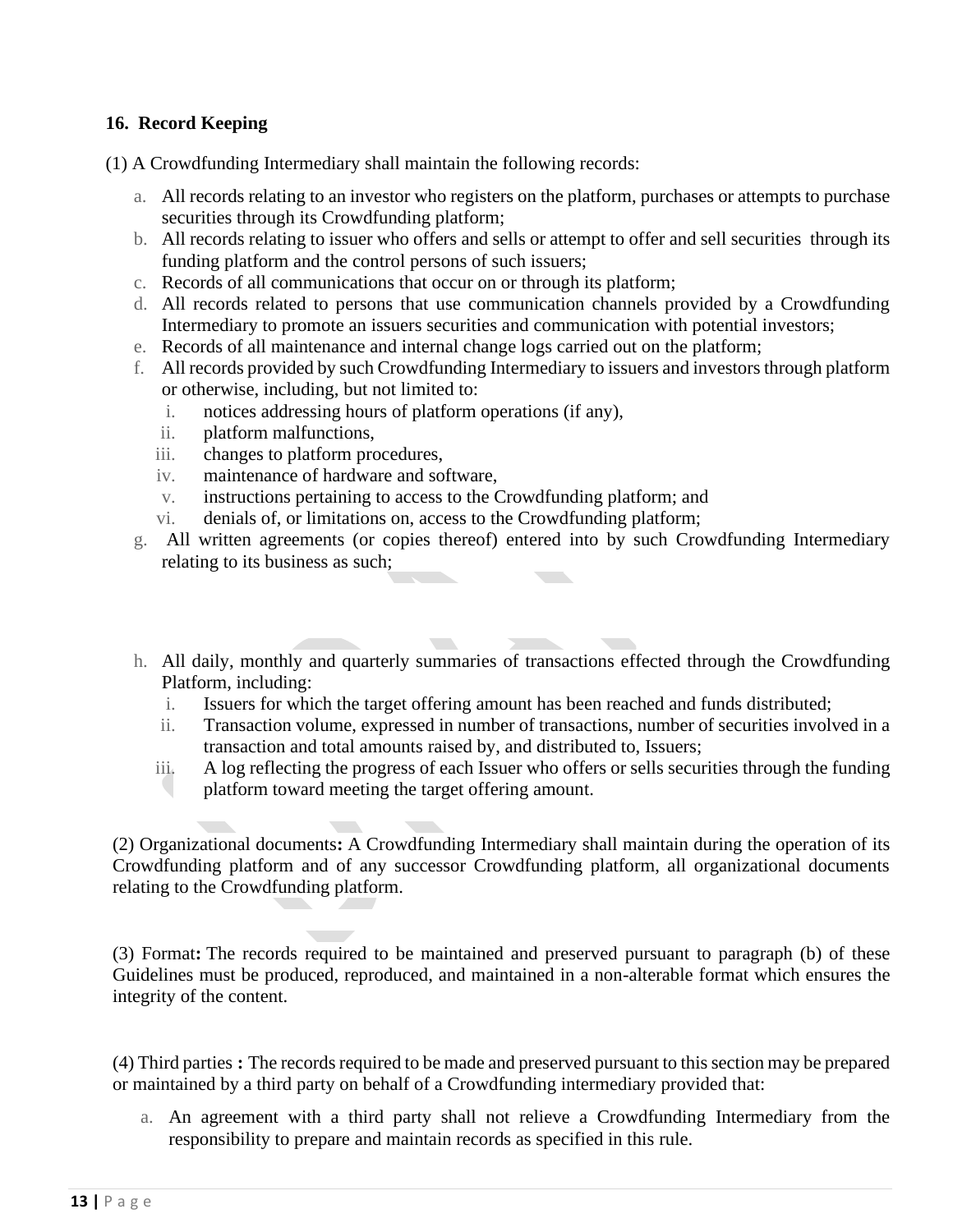- b. A Crowdfunding Intermediary must file with the Commission a written undertaking in a form acceptable to the Commission and signed by a duly authorized person of the third party, stating in effect that;
	- i. such records are the property of the Crowdfunding Intermediary; and
	- ii. will be surrendered upon request by the Crowdfunding Intermediary.
- c. The undertaking shall include the following:

With respect to any books and records maintained or preserved on behalf of [name of Crowdfunding Intermediary, the undersigned hereby acknowledges that the books and records are the property of [*name of Crowdfunding Intermediary*,] and hereby undertakes to permit examination of such books and records at any time, or from time to time, during business hours by representatives of the Securities and Exchange Commission and to furnish to the Commission, and its representatives, a true, correct, complete and current copy of any, all, or any part of, such books and records.

(5) Examination of Records**:** All records held by a Crowdfunding Intermediary are subject at any time, or from time to time, to reasonable periodic, special, or other examination by the representatives of the Commission as the Commission may deem necessary or appropriate in the public interest or for the protection of investors. Every Intermediary and/or Issuer shall furnish to the Commission true, correct, complete and current copies of such records of the Intermediary and/or Issuer that are requested by the representatives of the Commission.

(6) Preservation of Records**:** The records required to be kept under this part shall be preserved for a period of at least 7 years and kept at the principal place of business of the Crowdfunding Intermediary.

(7) Submission of Yearly Reports**:** The Crowdfunding Intermediary shall, not later than 30 days after the end of each year, submit a report on all crowdfunding transactions on its crowdfunding platform. The Crowdfunding Intermediary shall file with the Commission and post on the crowdfunding platform;

- a. a report on an annual basis along with Issuer disclosures
- b. other Issuer submissions certified by the principal executive officer of the Issuer to be true and complete in all material respects; and
- c. a description of the financial condition of the Issuer as described under Issuer Requirements".

## **17. Use of Manipulative, Deceptive or Other contrivances**

A Crowdfunding Intermediary shall not effect any transaction in, or induce the purchase or sale of, securities by means of manipulative, deceptive or other fraudulent device.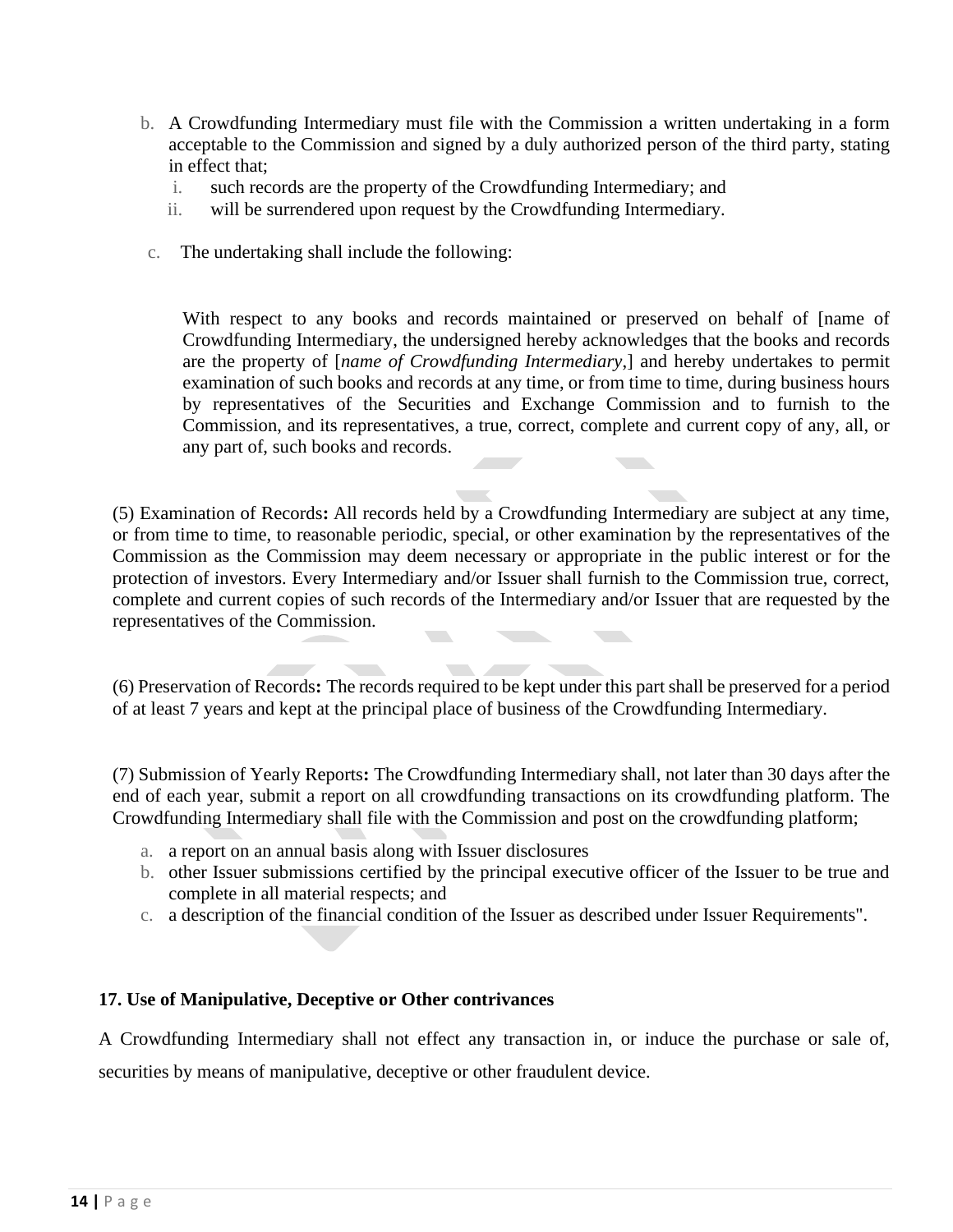#### **18. Restriction imposed on Crowdfunding Intermediary**

 A Crowdfunding Intermediary shall not allow an issuer to raise funds on its Platform where the Crowdfunding Intermediary or any of its officers, directors, significant shareholders or associated persons beneficially own or control more than 5% of the securities of that issuer.

## **PART 4 - PARTICIPANTS OF CROWDFUNDING**

#### **19. Issuers**

- (1) The Crowdfunding Intermediary shall maintain a register of investors.
- (2) The issuer shall clearly outline investor rights pertaining to the securities being issued.
- (3) An issuer shall offer its securities or investments through a licensed Crowdfunding Platform
- (4) An Issuer shall be required to file an offer document with the Commission through the Crowdfunding Intermediary providing amongst others:
	- a. key information on the issuer, including name, legal status, physical address, directors, place of incorporation and website
	- b. the use of the proceeds,
	- c. the nature of its existing business
	- d. proposed business plan where the company has been exempted under these Guidelines,
	- e. the offering amount to be raised and the duration of the offer;
	- f. proposed coupon rate or profit-sharing structure as well as information on historical performance if any
	- g. warnings to investors
	- h. holders of more than 5% of the issuer's shares;
	- i. principal and peculiar risks facing the business of the issuer
	- j. copies of resolutions of the board of the company
	- k. a narrative discussion of the financial condition of the issuer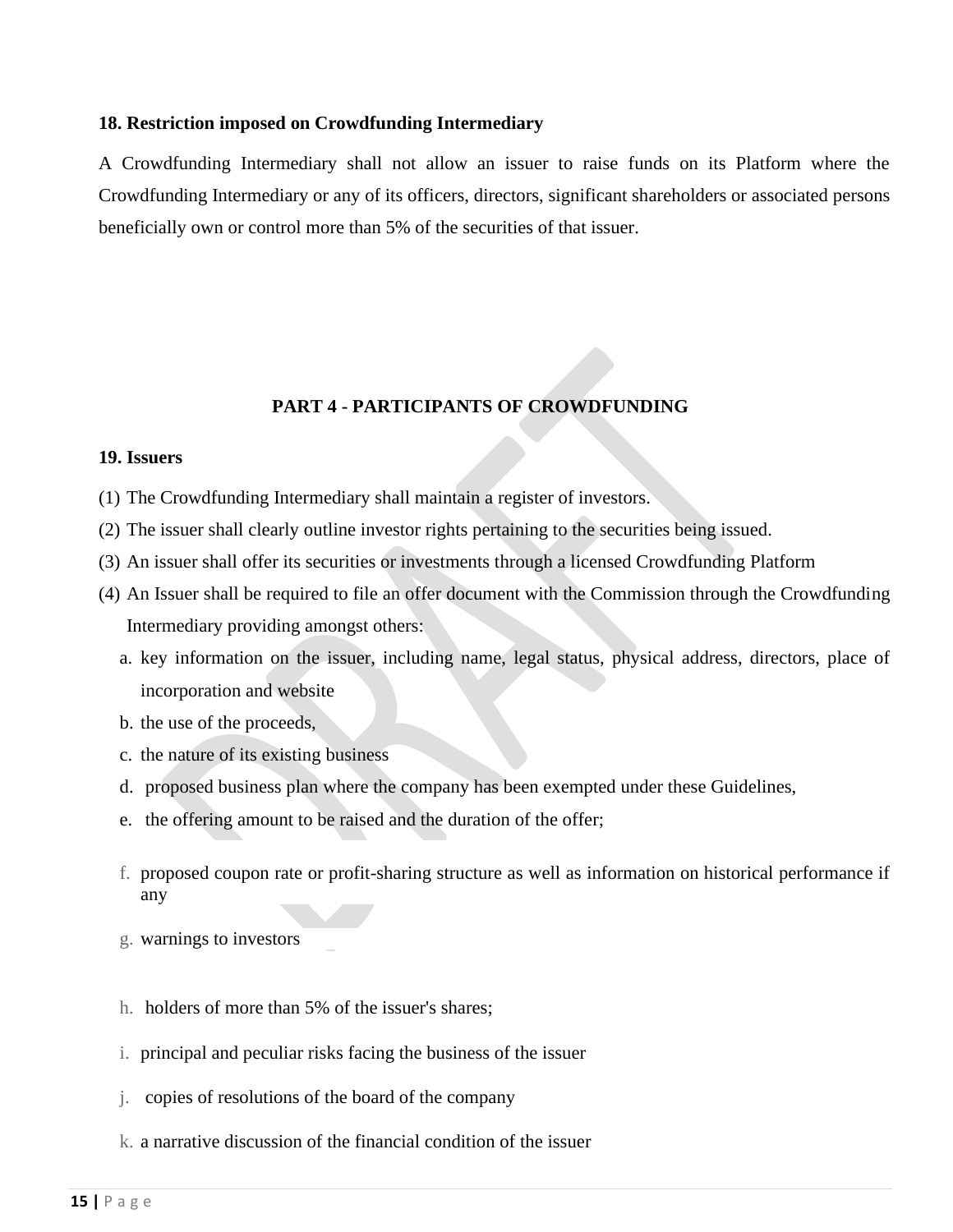The discussion should address, to the extent material;

- i. the issuer's historical results of operations;
- ii. its liquidity and capital resources;
- iii. how the proceeds from the offering will affect the issuer's liquidity; and
- iv. whether these funds or any other additional funds are necessary to the viability of the issuer's business.
- v. number and price of the securities or investment instruments being offered and the associated obligations;
- vi. exit options for investors (which shall be in accordance with the provisions of these Guidelines, the rules and regulations of the Commission, and applicable companies' law)

l. One year audited financial statements or the submission by a start-up to the Crowdfunding Platform

at least a 3-year business plan, demonstrating clearly the sustained viability of the applicant;

m.capital structure and ownership of the issuer;

n.risk factors;

o.information about an investor's right to cancel his/her investment;

p.related party transactions;

q.an undertaking signed by the issuer stating that:

- i. the offering document does not contain a misrepresentation; and
- ii. Investors have rights of action and withdrawal in the case of a misrepresentation of financial information relating to the issuer;
- (5) An issuer shall make an offering document available to the investor through the platform before the investor enters into an agreement to purchase the securities.
- (6) An issuer offering securities shall provide an investor with a contractual right to withdraw an offer or agreement to purchase the securities or investment instrument by allowing the investor to deliver a notice to the Crowdfunding platform within 48 hours before the close of the offer.
- (7) The offering document shall be posted on the website of the Crowdfunding Platform and any other suitable platform accessible by potential investors.
- (8) Disclosure on persons promoting the offer
- (9) Any other disclosure as required by the SEC
- (10) An issuer shall not guarantee return on investment either expressly or by any implied terms in the offering document or advertisement material.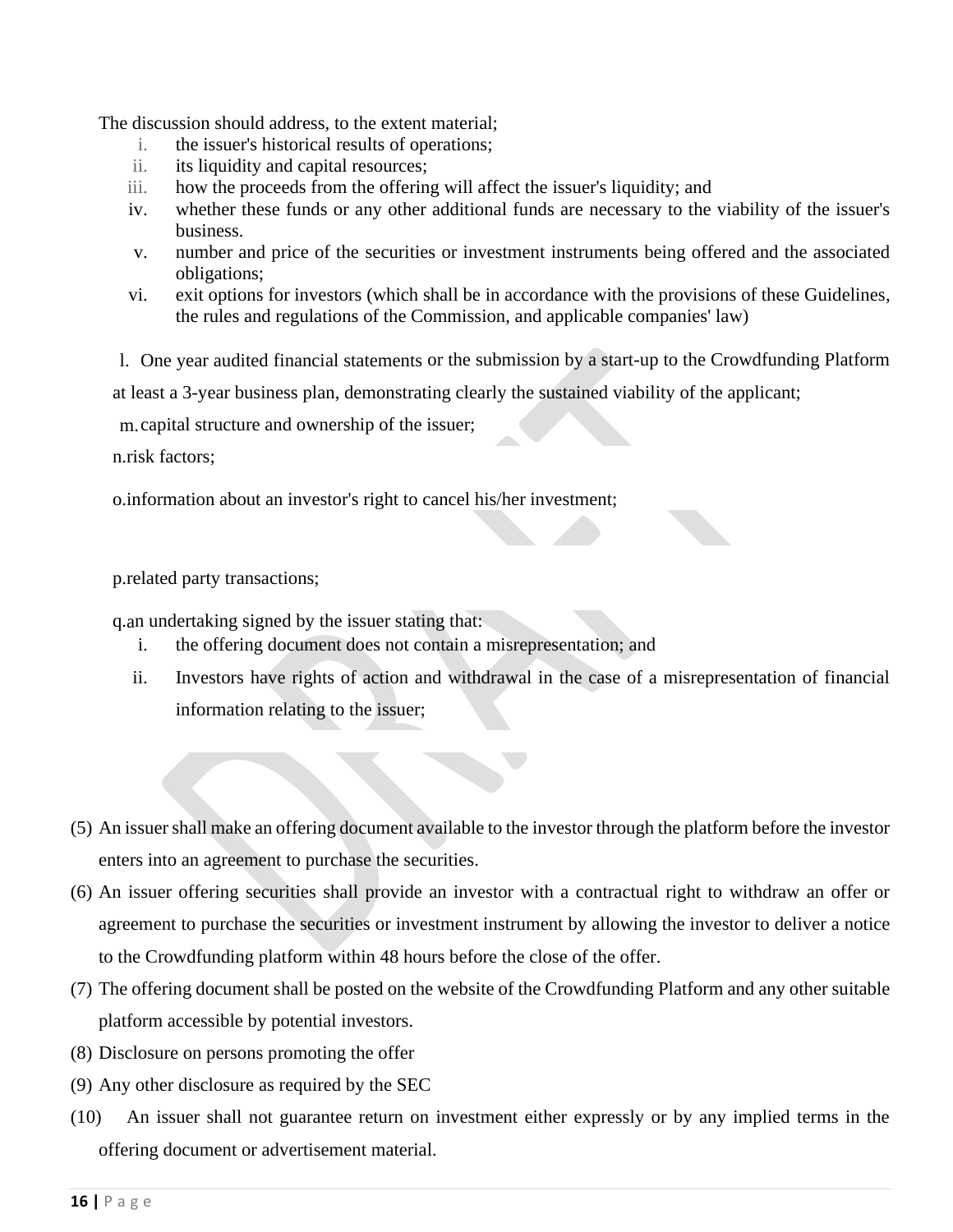#### **20. Investors**

- (1) Investors may be allowed to invest in companies hosted on the Crowdfunding Platform subject to the investment limit specified by the Commission from time to time.
- (2) Investors may withdraw their offer at any time before the end of the waiting period.
- (3) Where there is a material adverse change, affecting the project or the issuer, investors may rescind the investment within 7 days from the date the material adverse change became public.
- (4) Where an investor cancels the offer or agreement to purchase securities or investment instruments, all funds which may have been debited from or blocked in the account of the investor shall be refunded or released within 48 hours of the request to cancel.

## **21. Crowdfunding Intermediary**

- (1) The Crowdfunding Intermediary shall;
	- a. be knowledgeable about the general structure, features and risks of securities presented on its platform;
	- b. conduct due diligence on issuers and their business plans in order to ensure that the issuers have genuine business ideas;
	- c. verify the financial condition of the issuers and disclose relevant information on the platform;
	- d. prescribe the minimum threshold for all offers on its platform which shall not be less than 50% of the target amount
	- e. maintain a list of investors licensed on its platform
	- f. maintain a list of investors that invested in each issuance and amounts invested
	- g. take measures to reduce the risk of fraud including, but not limited to,
		- i. having a reasonable basis for believing that an issuer is complying with the securities laws; and;
		- ii. obtaining background and regulatory compliance history checks on the issuer.
	- h. review the information presented by the issuer to ensure that the information adequately sets out the following:
		- i. general features and structure of the investment,
		- ii. issuer-specific risks,
		- iii. parties involved and any inherent conflicts of interest, and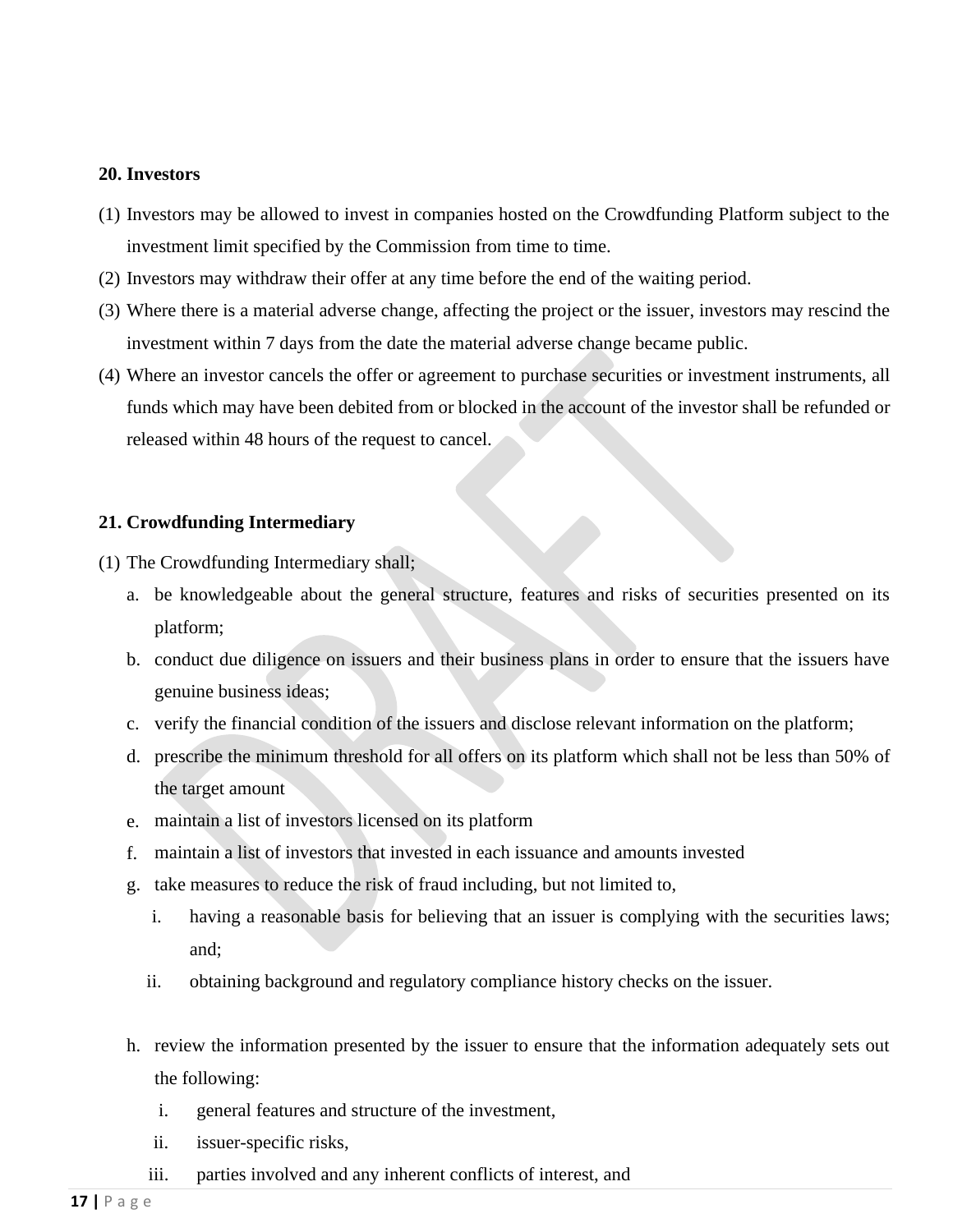- iv. intended use of funds.
- i. facilitate a moderated interactive forum on the platform for investors and issuers which provides investors with the opportunity to comment on offers and issuers
- j. ensure that the issuer does not guarantee return on investment either expressly or by any implied terms in the offering document or advertisement material.

## **PART 5 - REQUIREMENTS WITH RESPECT TO TRANSACTIONS**

## **22. General Provisions**

- (1) Upon receipt of an application from an eligible issuer, a Crowdfunding Intermediary shall notify the Commission within three (3) days of receipt of the offer document specifying;
	- a. Promoters;
	- b. Directors;
	- c. Substantial shareholders;
	- d. Area of business; and
	- e. Such other information as the Crowdfunding Intermediary deems relevant or as may be required by the Commission.

## **23. The Offer**

- (1) A crowdfunding offering approved by a Crowdfunding Intermediary shall be open for a period not less than 30 days and shall not be more than 60 days in any case.
- (2) The Crowdfunding Intermediary shall adopt an IT System which limits the acceptable amount to the target amount and reject additional subscriptions once the target amount is reached.
- (3) Where an issuer is unable to meet the prescribed minimum threshold for the target offering amount within the approved period, the offer shall be withdrawn and the issuer may commence a new crowdfunding offering:
	- a. not earlier than 30 days after the said withdrawal; and
	- b. upon demonstrating to the Crowdfunding Intermediary that all relevant financial and other relevant information have been updated.
- (4) Investors shall be notified by a Crowdfunding Intermediary within 24 hours upon the occurrence of a material adverse change relating to an issue.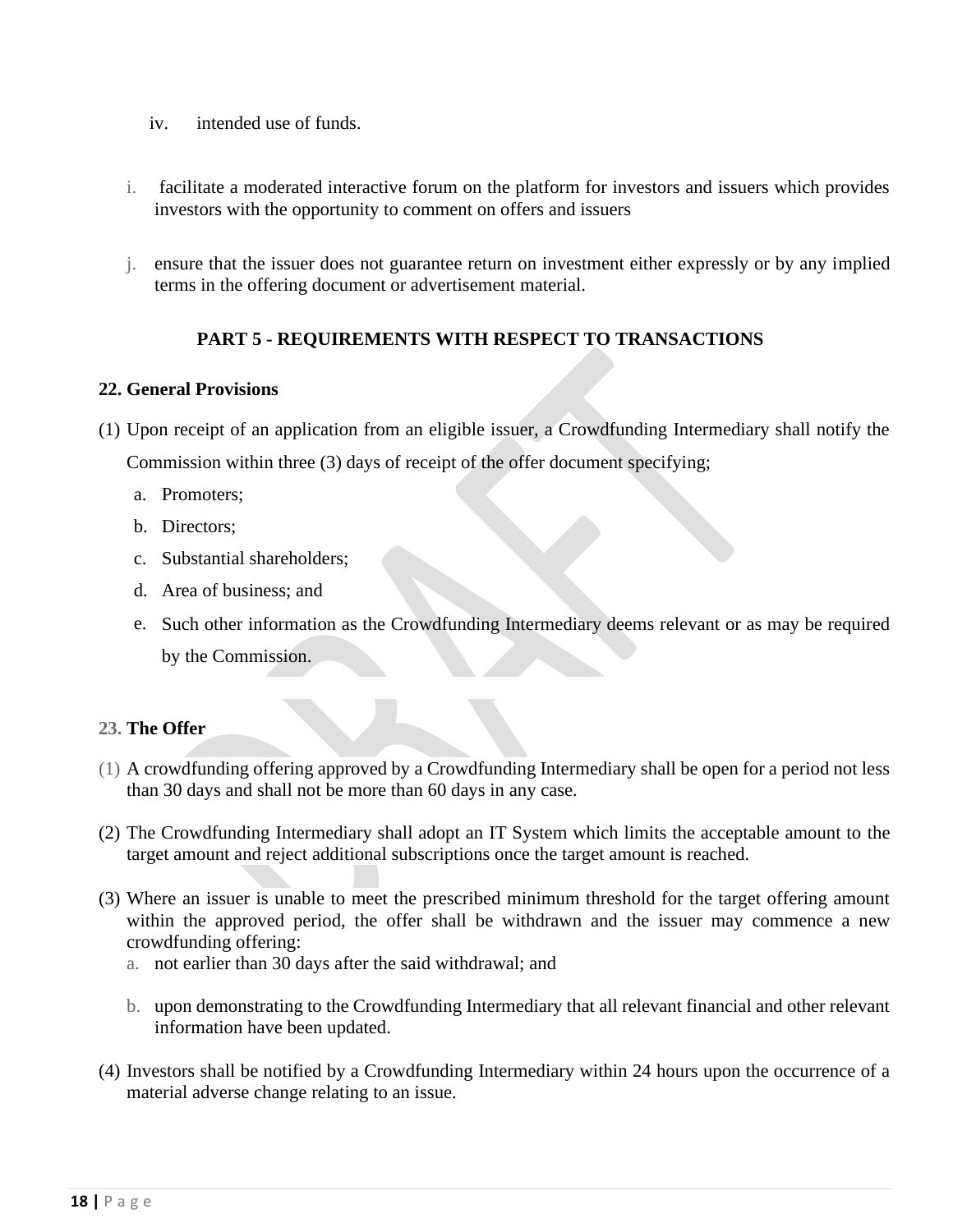- (5) For an offer to be successfully completed, the minimum threshold or target amount indicated in the offering document which must be sufficient to accomplish the business objectives of the issuer must have been met.
- (6) Funds raised would only be released to the issuer where the target amount or the minimum threshold of funds to be raised is met.
- (7) Where the funding target is reached, the Crowdfunding Intermediary shall direct the Custodian to make funds available to the issuer within 24 hours after the end of the offer.
- (8) Where the amount raised meets the minimum amount but falls short of the target amount, the Crowdfunding Intermediary shall direct the Custodian to make the funds available to the issuer upon provision of a revised plan for the proposed use of funds to the investors and the Crowdfunding Intermediary within one week of the end of the offer.
- (9) Where the minimum threshold is not reached at the end of an offer, the Crowdfunding Intermediary shall effect a refund to all investors within eight (8) days;
- (10) Investors shall have the right to withdraw any offer or agreement to purchase the securities up to 48 hours before the closing date stated in the issuer's offer document. After the closing date, an investor is only able to cancel in the event of a material adverse change to the offering where the proceeds have not been transferred to the issuer.
- (11) The ability to cancel shall be permissible by means of an automated system on the Crowdfunding platform or by notice to the Crowdfunding Intermediary and the issuer;
- (12) Where the target amount is reached prior to the expiration of a 60-day period from the date of the opening of an offer, and a withdrawal occurs which reduces the target amount, the Crowdfunding Intermediary may permit a re-opening of the offer only for the balance sum and for a period not exceeding the unexpended period of 60 days.

## 24. **Lock-in period**

(1) Investors shall not transfer their investments for a period of one year after allotment except where a transfer is to:

- a.the issuer of the securities;
- b. a institutional investor;
- c.part of an offer for sale licensed with the Commission
- d.a retail investor, or a family member of the investor or to a trust created for the benefit of the family member of the investor or in connection with the death or divorce of the investor or other similar circumstance.

(2) The Rules of the Commission on trading in securities of unlisted companies shall apply after the lockin period;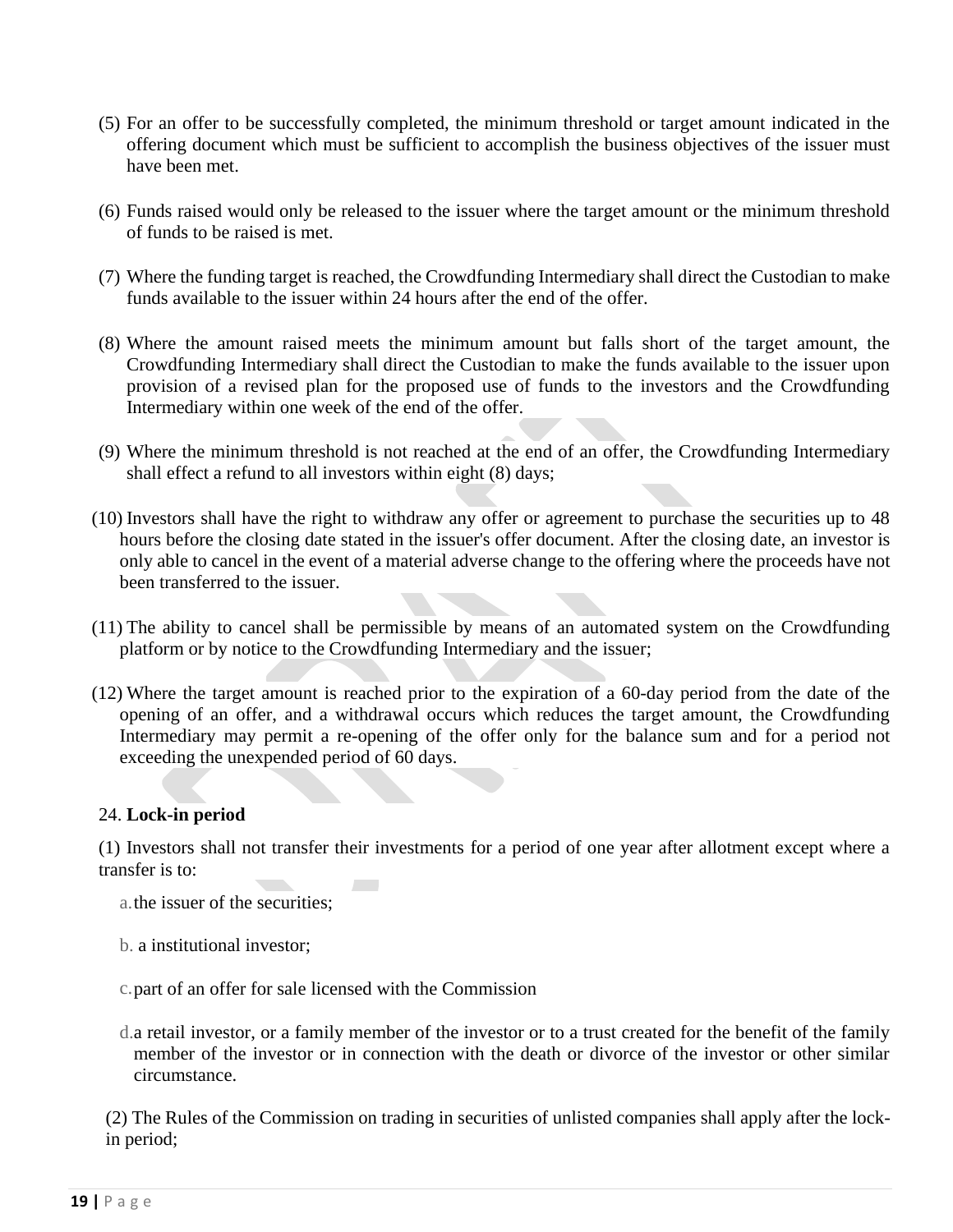#### 25. **Tag-along Rights**

(1)Admission of an equity offer to a Crowdfunding platform shall be subject to the existence and confirmation of tag-along rights for investors and promoters. The issuers Constitution shall provide for the right of investors and promoters to withdraw from the company or to sell their stake, in the event that controlling shareholders transfer control of the company to third parties within three years from the conclusion of the offer.

(2) Admission of a debt offering to a Crowdfunding platform shall be subject to the existence of an early redemption (put) option for all investors. The offering document and/or any other agreement governing debt securities, shall provide for the right of investors to request for an early redemption of their investment, in the event that the controlling shareholders transfer control of the company to third parties within three years from the conclusion of the offer.

## **PART 6 - OBLIGATIONS OF THE ISSUER**

#### 26. **General Disclosure Requirements**

An issuer proposing to be hosted on a Crowdfunding Platform shall submit the relevant information specified under Guideline 19 above to the Crowdfunding Intermediary.

## **27. Risk Disclosure**

The offering document shall state all risks associated with the investment including:

- a. liquidity of the securities;
- b. that it may be difficult for the investor to resell securities or purchased through the Crowdfunding platform;
- c. restrictions on the ability of an investor to cancel the investment;
- d. the risk of not getting the expected performance on the securities purchased;
- e. risk of not being able to influence the Management of the issuer;
- f. minority shareholding disadvantages for corporate action;
- g. dilution risk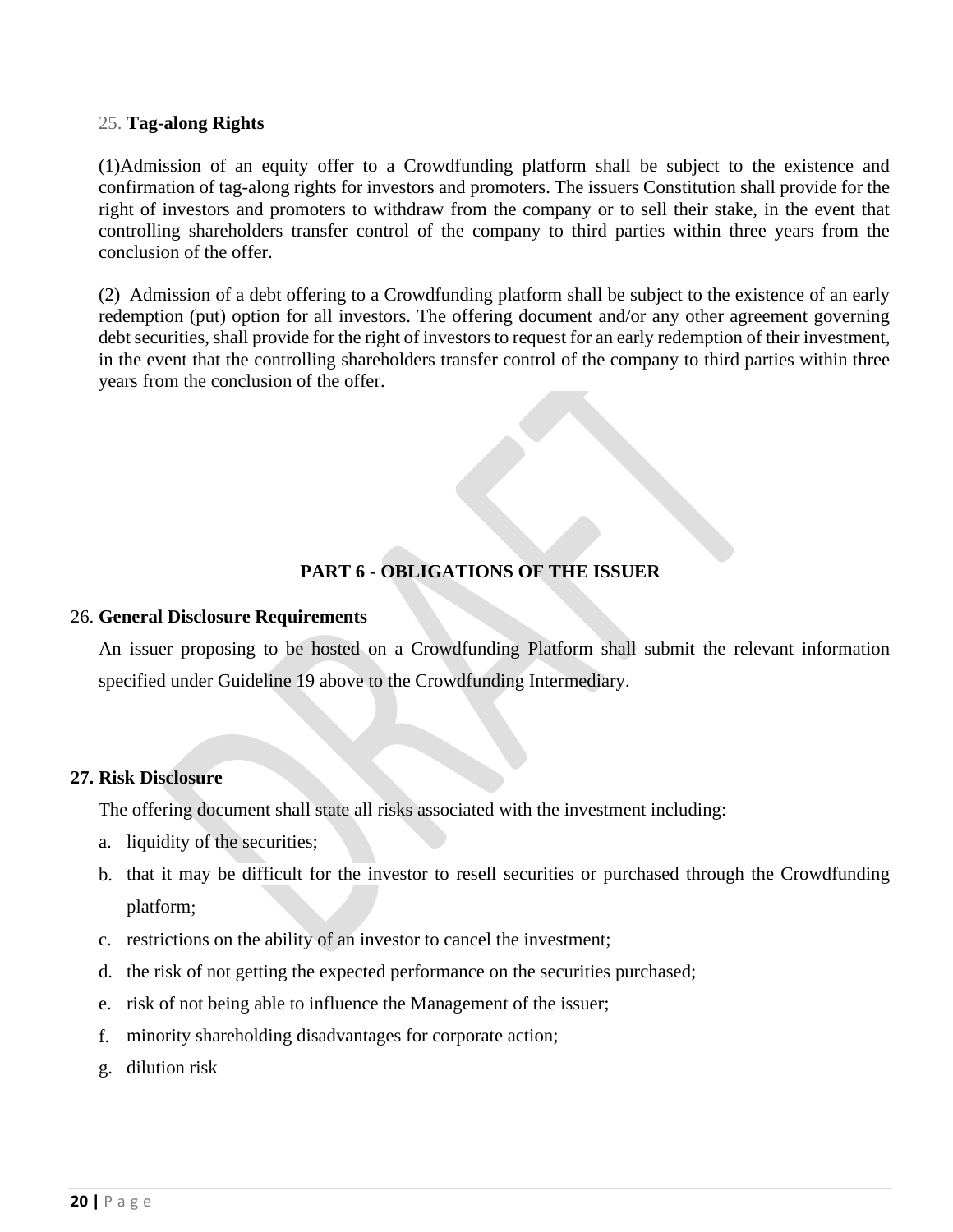## 28. **Continuous Disclosure Obligations**

- (1) An Issuer with a successful Funding Round on a Crowdfunding Platform shall comply with the following continuous disclosure requirements;
	- a. prompt notification in the event of changes in particulars;
	- b. deliver annual audited financial statements ninety (90) days after the end of each year to the Crowdfunding Intermediary who shall make them available to investors;
	- c. the financial statements must be accompanied by a notice of the issuer disclosing in reasonable detail the actual use of the gross proceeds of the offer;
	- d. make available to each of its investor within 24 hours of their occurrence a notice of each of the following events;
		- i. disclosure by an issuer of an intention to discontinue its business operations three months prior to its occurrence
		- ii. a change in the issuer's industry, or
		- iii. a change of control of the issuer.
- (2) Issuers are required to provide ongoing disclosure on the issues specified above until the earliest of the following dates:
	- a. the issuer becomes a reporting issuer (listed on a recognized securities exchange),
	- b. the issuer has completed a winding up or dissolution,
	- c. the issuer has redeemed its debt securities,
	- d. the issuer buys back the securities issued
- (3) All ongoing disclosure documents must be provided to investors through the Crowdfunding Intermediary, the website of the issuer and such other reasonable means as may be determined by the Commission.

## **PART 7 – RESTRICTIONS ON ACTIVITIES**

## 29. **Prohibited Activities of Crowdfunding Intermediaries**

- (1) The Crowdfunding Intermediary is prohibited from:
	- a. providing any financial assistance to investors for the purpose of investing in an offer hosted on its

platform or for which it has provided a service, except where there is a margin trading agreement; and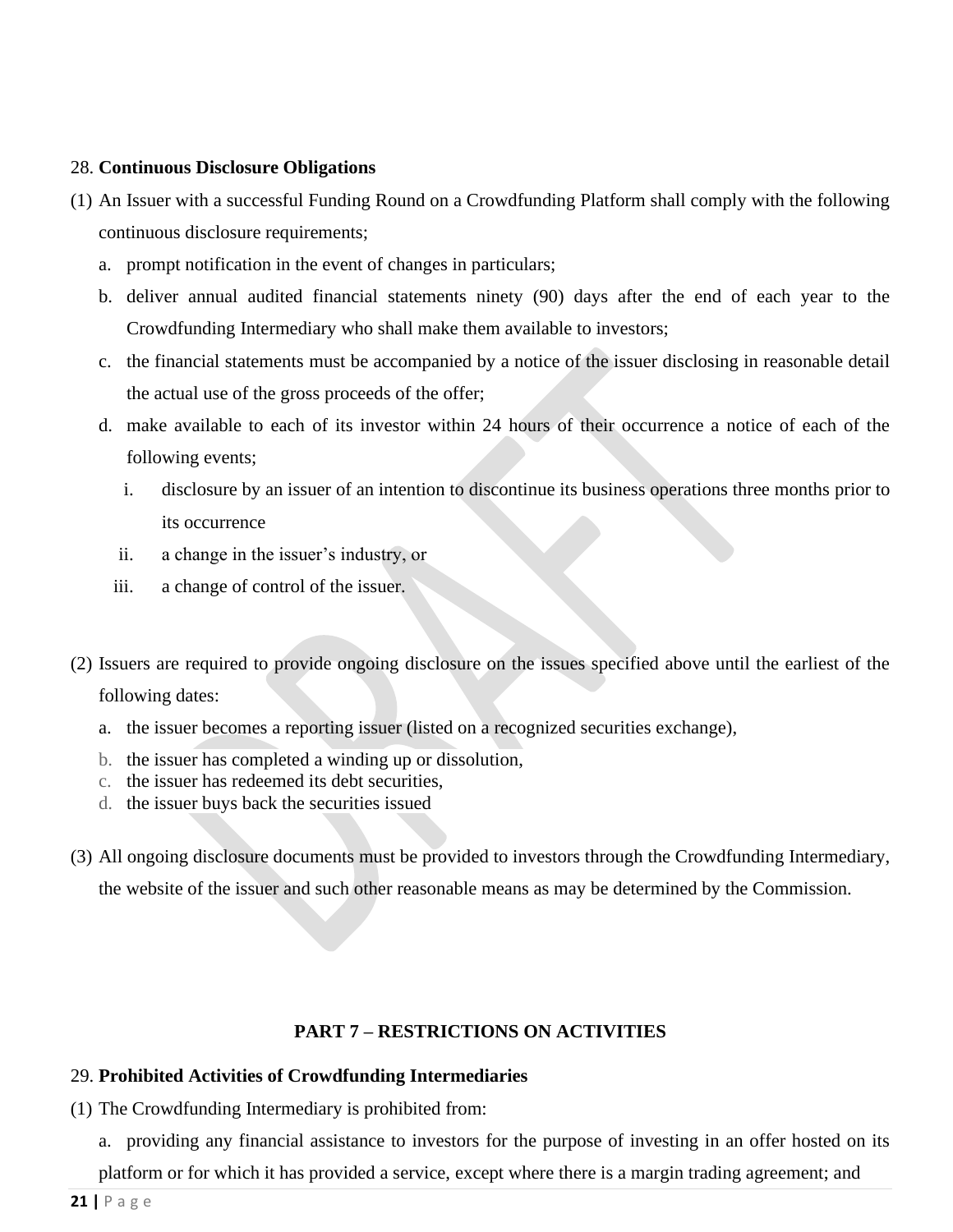b. compensating in any form a finder or an introducer for providing the Crowdfunding Intermediary with information about potential investors.

- (2) Crowdfunding Intermediaries and or their managers and officers are prohibited from soliciting investments or making recommendations;
- (3) No Crowdfunding Intermediary shall act as intermediary or facilitator of secondary trades between buyers and sellers for securities issued pursuant to these Guidelines.

## 30. **Issuer Prohibitions/Restrictions**

- (1) An issuer shall not directly or indirectly pay a commission, finders' fee, referral fees or similar payment to any person in connection with an offering other than to the Crowdfunding Intermediary.
- (2) This restriction does not apply to payments to persons as compensation for their services to an issuer in preparing materials in connection with the offering such as accounting or legal fees.
- (3) A Crowdfunding Intermediary, its respective directors and executive officers shall not lend or finance or arrange lending or finance for an investor to purchase securities under a crowdfunding offer.
- (4) The issuer shall not offer "non-permissible investment instruments"
- (5) An issuer shall not host an offer concurrently on multiple Crowdfunding Platforms;

## 31. **Non-permitted Issuers**

The following entities are prohibited from raising funds through a Crowdfunding Intermediary:

- a. complex structures;
- b. public listed companies and their subsidiaries;
- c. companies with no specific business plan or a blind pool;
- d. companies that propose to use the funds raised to provide loans or invest in other entities;
- e. all types of bank and non-bank financial institutions
- f. other entities as may be specified by the Commission.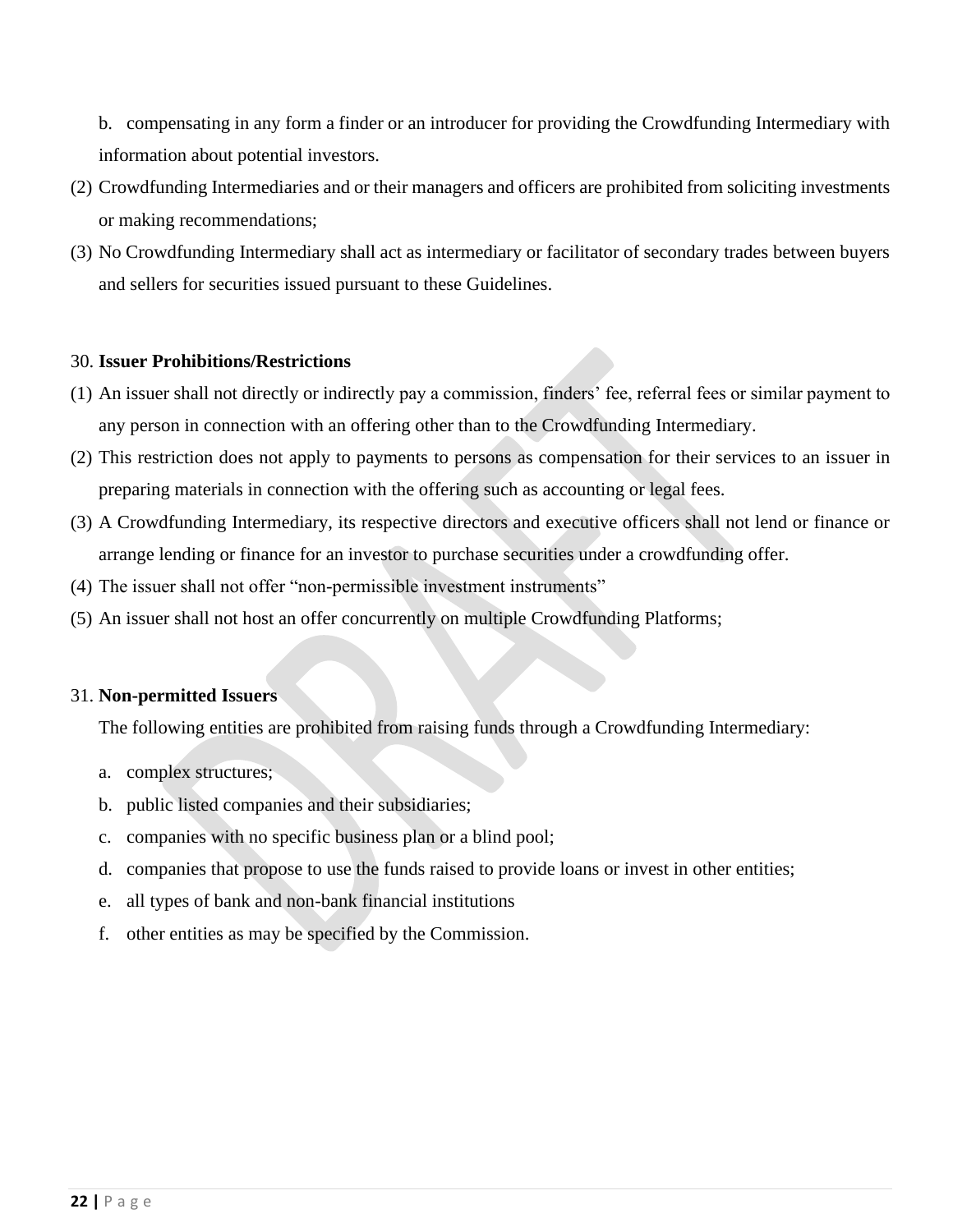# **PART 8 –ADDITIONAL REQUIREMENTS FOR SOFT COMMODITIES DIGITAL INVESTMENT PLATFORMS**

## **32. Soft Commodities Investment Platform**

- (1) Without prejudice to the generality of the foregoing, a Crowdfunding Intermediary may operate a Commodities Investment Platform subject to compliance with the following additional requirements:
	- a. Eligibility: a fund manager which intends to operate a Soft Commodities Investment Platform shall incorporate a subsidiary under the Companies Act, 2019 (Act 992) and apply for a licence.
	- b. Crowdfunding Intermediary Requirements: The Crowdfunding Intermediary shall not facilitate on its platform any other crowdfunding business other than sourcing funds for investments in agriculture or other commodities. In particular;

i. The platform operated by the Crowdfunding Intermediary for investments in agricultural or soft commodity projects shall not be utilized for any other funding or marketing purpose;

ii. A crowdfunding intermediary licensed to operate a Soft Commodities Investments Platform shall not host a different crowdfunding platform where funds would be sourced for non- agricultural or soft commodity projects.

iii. Farming co-operatives and large-scale farmers may raise funds through a Crowdfunding Intermediary but not for themselves.

- c. Licensing Requirements: In addition to the registration requirements in these Guidelines, the Crowdfunding Intermediary shall submit to the Commission the following particulars or documentation;  $\mathcal{L}(\mathcal{A})$ 
	- i. Off- taker agreements
	- ii. Where the Crowdfunding Intermediary has no off-taker arrangements or agreement(s), and in the interest of investor protection, the Crowdfunding Intermediary shall provide the Commission with a certificate of Membership with the Ghana Commodities Exchange (GCX), indicating that it shall use the accredited warehouses and Warehouse Receipts of the GCX
	- iii. Copies of agricultural insurance policy and detailed address of the insurance company providing the insurance cover
	- iv. Name and address of its custodian bank
	- v. Copy of the custodian agreement with the custodian bank
	- vi. The types and nature of crops under the crowdfunding arrangement
	- vii. The seasonality of the crops
	- viii. The funding round or period for each crop
	- ix. Where a project, the nature and type of projects for which funding is being sought with justification and description of benefits to the farmers or the farming community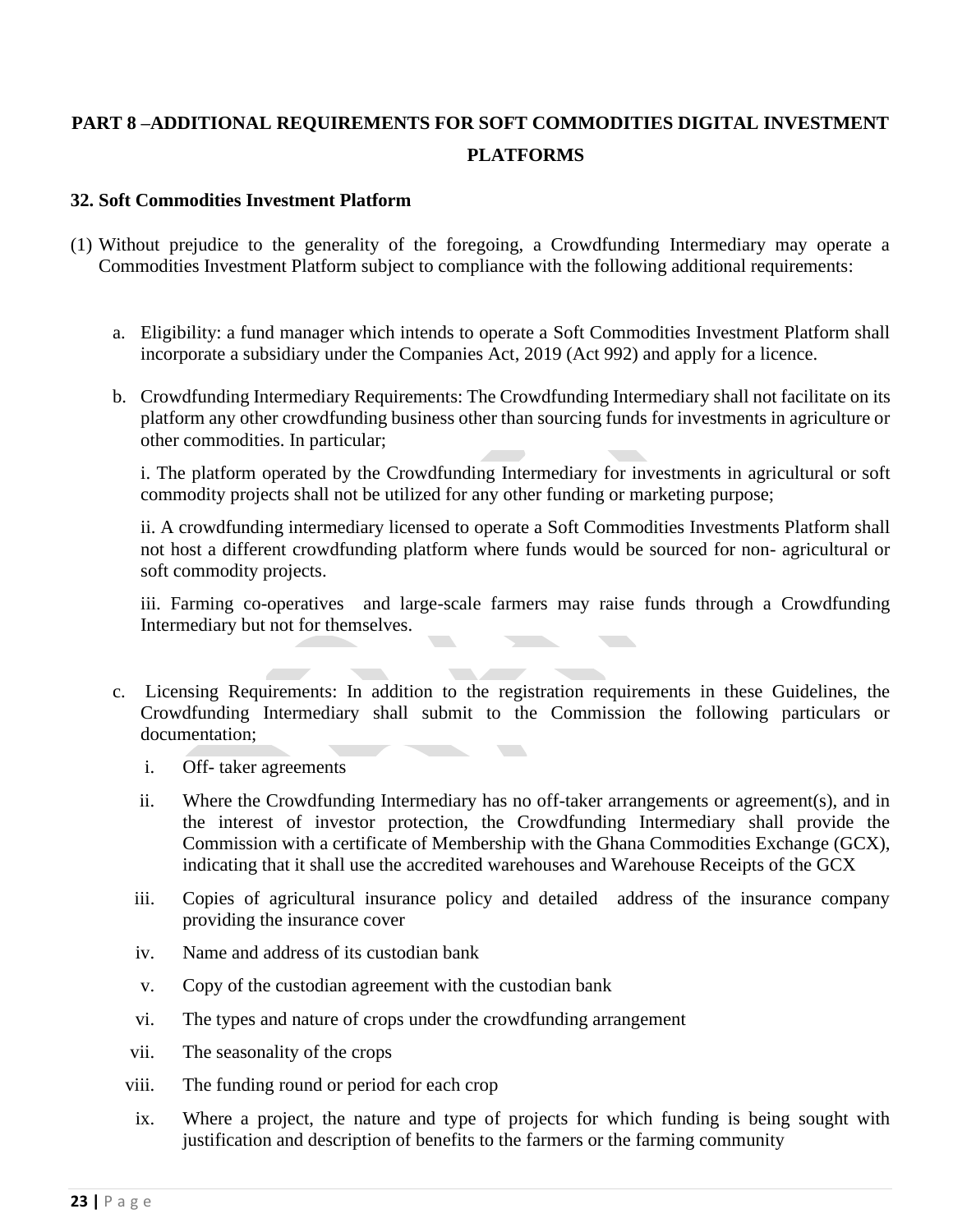- x. The number of farmers and/ or out-growers for whom crowdfunding arrangements are being made
- xi. Location of the farms and farmers
- xii. Where the farmlands are owned by the platform provider, the nature of ownership must be indicated and be supported by documentation or title deeds.
- d. Platform requirements: A Soft Commodities Investment Platform shall conform to general and specific standard provisions with respect to security, data protection, record keeping and general obligations in these Guidelines. In addition it shall provide;
	- i. A dashboard and shall provide unrestricted access to sponsors or investors to monitor its farms remotely as well as performance of investments.
	- ii. The Crowdfunding Intermediary shall provide the Commission with unrestricted access to its dashboard to monitor its activities in respect of;
		- 1. Financial information on its crowdfunding and fundraising activities
		- 2. Land information Size and acreage under cultivation
		- 3. Crop information Number and types of crops under cultivation, crop schedules, performance of crops, yields per acre, infestations, etc.
		- 4. Sponsors or information on investors
		- 5. KYC/AML/CFT information
		- 6. Farmers/ Out-growers information
		- 7. Off-takers information
		- 8. bank payments and transactions
		- 9. any other information required by the Commission.
	- iii. The platform shall have an electronic KYC/ AML/CFT module and shall comply with all KYC/AML/CFT provisions as indicated in these Guidelines
	- iv. The platform shall have an electronic complaints register and complaints management module that are accessible to the Commission remotely
	- v. The Crowdfunding Intermediary shall communicate all unresolved complaints to the Commission 30 days after the initial lodging of the complaint(s)
	- vi. The Crowdfunding Intermediary shall publish or announce on the platform in advance, its seasonal funding rounds or time table or schedule in accordance with the cropping seasons and shall communicate same to the Commission 30 days before the commencement of the funding round
	- vii. The Crowdfunding Intermediary shall close its funding round at the end of the planting season for each crop which shall be published in advance for the information of sponsors or investors and shall communicate same to the Commission which shall also include total amount raised,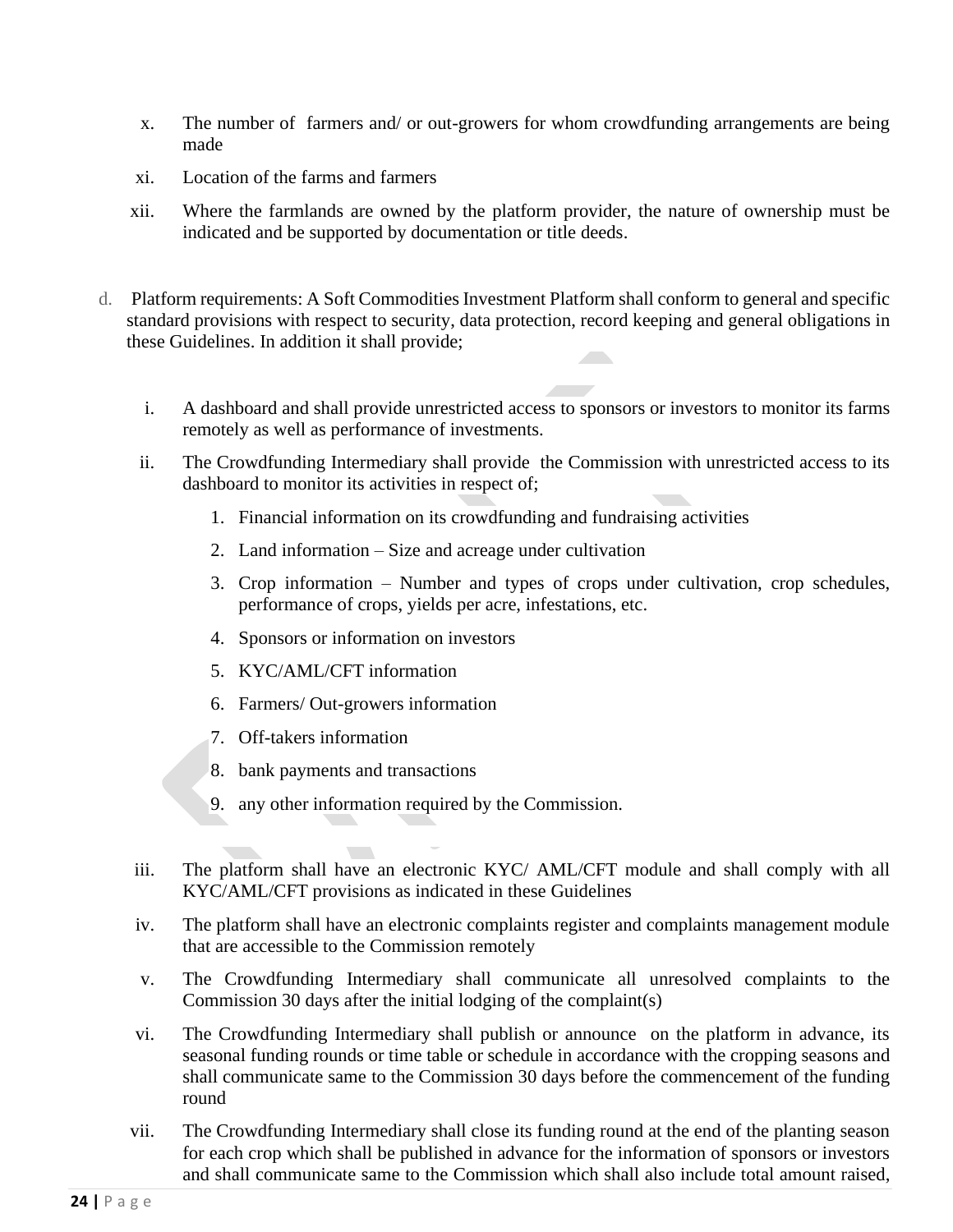total number of sponsors or investors that participated in the funding round and the type(s) of crop for which the funds were raised

- viii. The Crowdfunding Intermediary shall publish in advance price per farm size for allotment, types of crops, location and number of farmers or out-growers involved per crop type
- ix. The platform shall display the grids, types of crops, farm size per allotment for virtual selection and payment.
- x. A Crowdfunding Intermediary shall not engage in multiple sale of the same farmland
- xi. The platform shall display clearly the share of profit formula at all times before the start of any funding round
- xii. An indication of costs and revenue projections may be provided for each crop before the start of any funding round
- xiii. The Crowdfunding Intermediary shall before any funding round provide detailed information about itself, on each crop, fertility condition of the soils, historical and projected yield per grid, projected profit to be made and all associated expected risks such as rainfall condition, condition of pest infestation, market condition, experience of farm managers, agronomic practices etc.
- xiv. Where the funding is for a specific project such as provision of an irrigation system or construction of a warehouse or a rice mill or a processing plant for a farming community, the Crowdfunding Intermediary shall provide details on the project, provide financial projection or a feasibility studies report, how the project is supposed to be managed and an attestation from community leaders and an endorsement from the District Assembly within which the proposed project is located
- xv. A Crowdfunding Intermediary may raise funds for plants and equipment for an agricultural based entrepreneur or group of entrepreneurs for commercial purposes. This will however be accompanied by a mini prospectus with full disclosure about the owners, shareholding, type of plant and equipment, their usage, projected financial statement including internal rate of return, payment schedules to investors, attendant risks. The Commission may also provide standard disclosure for such plants and equipment
- xvi. A Crowdfunding Intermediary shall not raise funds wholly for itself or in a venture in which it has more than 5% holdings.
- e. Additional Obligations: The Crowdfunding Intermediary shall:

i. Ensure that adequate records on project owners/executors including identification, project location, membership of relevant association, guarantors and other relevant details are maintained and disclosed;

ii. Ensure that the Fundraiser does not guarantee return on investment either expressly or by any implied terms in the offering document or advertisement materials;;

iii. File appropriate returns to the Commission as indicated in these Guidelines, including information on compliance with the additional requirements specific to its operations;

iv. Where insurance is listed as a feature of an agriculture or other commodities project, ensure that the insurance coverage is specific to each agricultural or commodities project and shall disclose the following: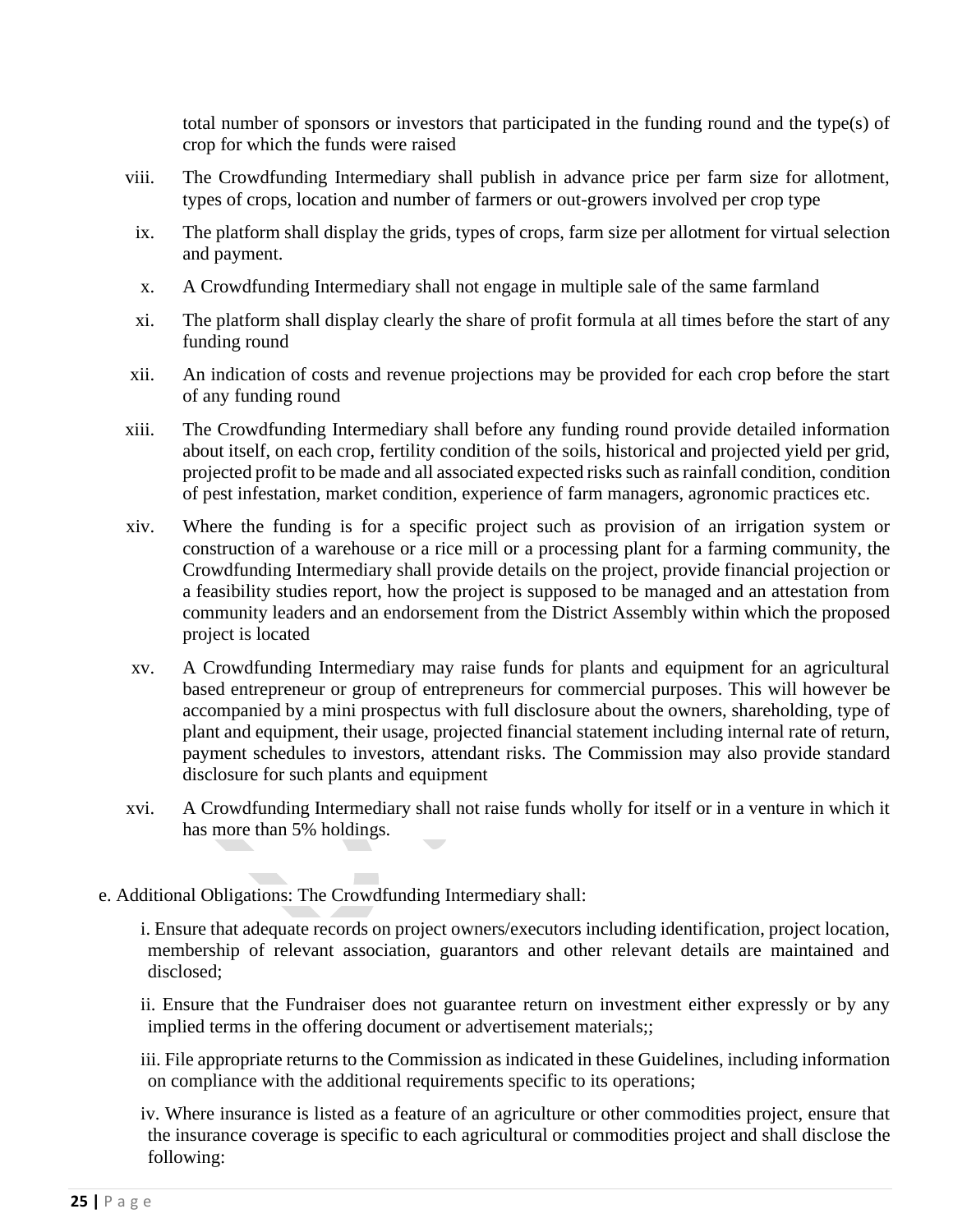- 1. Name of the insurance company
- 2. Amount of insurance coverage
- 3. Other details of the insurance coverage
- 4. Copy of the insurance policy

#### f. Inspections

i. A Crowdfunding Intermediary of a Commodities Investment Platform shall provide investors or their appointed agents with access to inspect sponsored projects within the project cycle;

ii. Inspections shall be organized at least once in each quarter of the life cycle of the project;

iii. Investors shall be given notice of at least 14 days of a proposed joint site visit.

iv. Requests for individual site visits by investors or their appointed representatives shall be honored within 14 days of such requests subject, to the cost being borne by the investors which cost shall not be unreasonable;

g. Funding Limit: The maximum amount which may be raised on a Commodities Investment Platform within a 12-month period shall not exceed GHS 15,000,000, unless otherwise decided by the Commission.

h. Reporting requirements: A Crowdfunding Intermediary operating a Commodities Investment Platform shall submit;

- **i.** Annual audited financial statements which shall reach the Commission not later than ninety (90) days of the following year.
- **ii.** Half-yearly reports, which shall reach the Commission not later twenty-one (21) days after the end of each half year, stating
	- 1.Revenue streams, including funds raised, with details of sponsors or investors and application of the funds
	- 2.Detailed information on sponsors or investors, their origin or nationality, their contributions or size of investments including currency types
	- 3.Volumes and values traded per crop
	- 4.Expenses and payments made to sponsors or investors
- **iii.** An annual report, which shall reach the Commission not later than ninety (90) days after the end of each year, stating

1.Total funds raised within the 12 months period

- 2.Total funds raised per crop
- 3.Total funds raised per project or plant and equipment
- 4.Total funds raised from foreign sponsors/ investors and from local sponsors/investors
- 5.Total funds raised from foreign sponsors/investors per crop or project or plant and equipment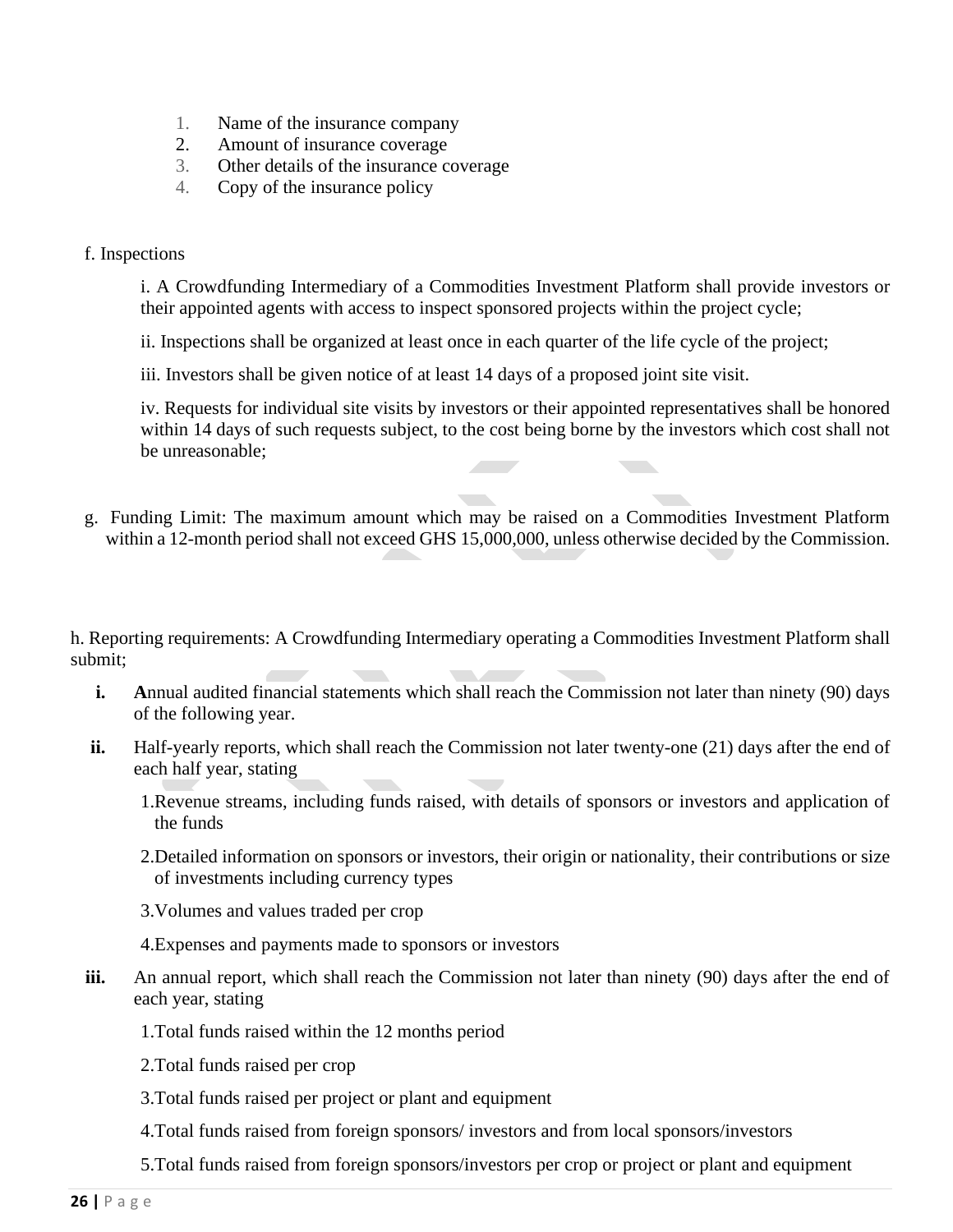6.Total funds raised from local sponsors/investors per crop or project or plant and equipment

- 7.Total volume per crop harvested in the year
- 8.Total value per crop sold in the year
- 9.Total amount of profit shared
- 10. Total amount of profit transferred to foreign investors
- 11. Total amount of profit distributed to local investors
- 12. Total amount of profit distributed to local farmers
- 13. GPS location of all farms under cultivation
- 14. Nature of and number of complaints received in the year
- 15. Number of complaints resolved in the year
- 16. Nature of and number of legal disputes (if any)
- 17. Environmental conditions such as pest infestation, drought, floods and bush fires and their impact on the agri- business during the course of the year
- 18. Any other matter(s) arising during the course of the year

## **33. Penalty**

Where a person fails to comply with these Guidelines, the Commission may take action as set out in section 209 of the Act or apply such greater penalty where the breach also involves a breach of the Act or Regulations for which a higher penalty is prescribed.

## 34. **Interpretation**

Act means The Securities Industry Act 2016 (Act 929), as amended.

**AML/CFT** means Anti-Money Laundering /Combatting the Financing of Terrorism

- **Associated Person**  "Associated person of a funding platform member" or "person associated with a funding platform member" means any sole proprietor, partner, officer, director or manager of a funding platform, or other natural person occupying a similar status or performing similar functions, or any natural person directly or indirectly controlling or controlled by a funding platform member, or any employee of a funding platform member;
- **Blind pool** means a business plan which is solely for the purpose of merging with or acquiring an unidentified entity;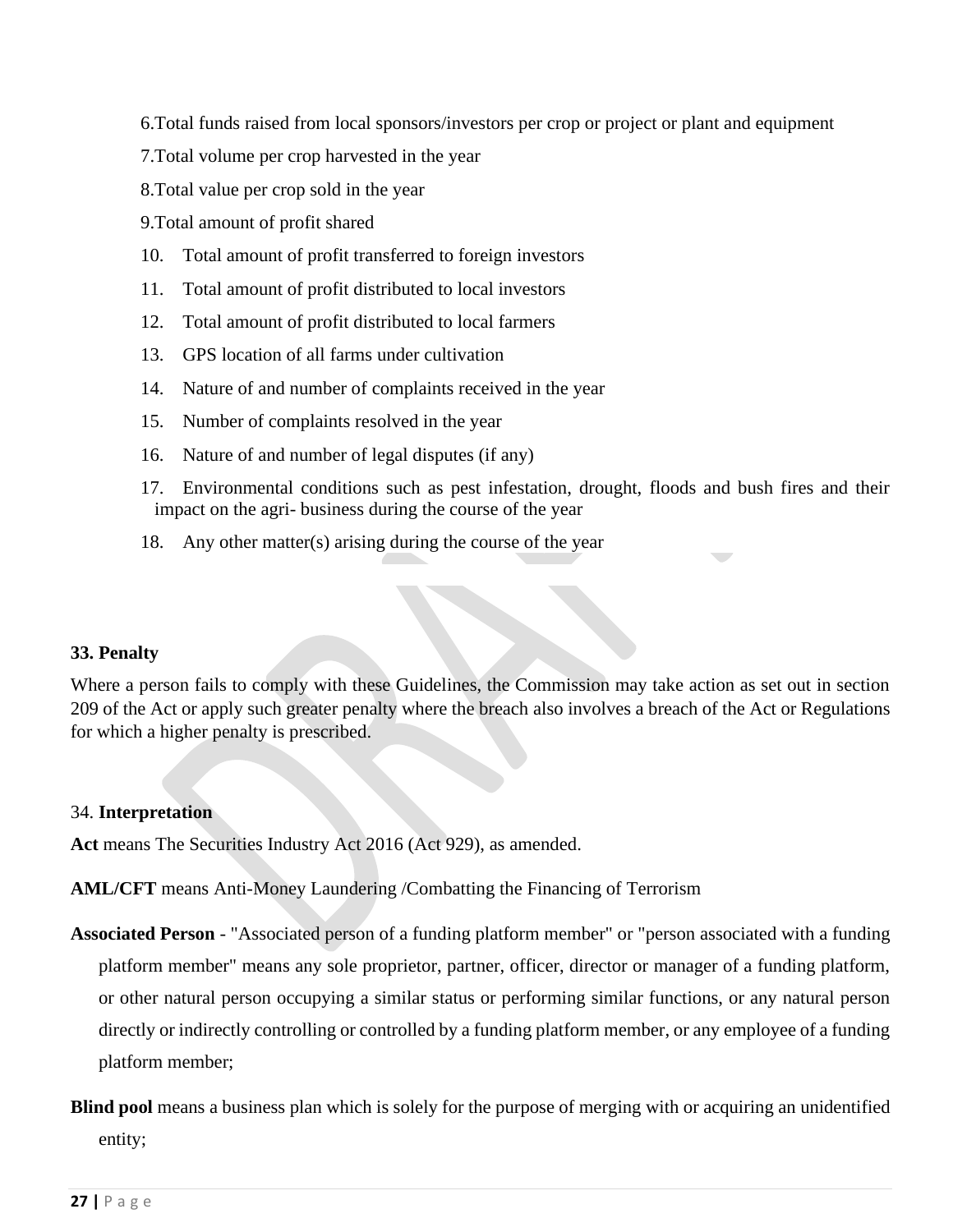**Commission** means the Securities and Exchange Commission

- **Complex Structures** means an entity without immediate transparency of ownership and/or control thereby making it difficult to immediately ascertain the beneficial owners of the entity;
- **Crowdfunding** means the process of raising funds to finance a project or business from the public through an online platform;
- Crowdfunding Platform: A digital platform that hosts crowdfunding campaigns that are prepared by a crowdfunding intermediary

**Crowdfunding Intermediary**: A business that is licensed by the Commission to run crowdfunding operations.

Fundraiser: refers to the originator, maker or obligor of an investment in soft commodities

**Funding Round** the period within which a specific project, business, or venture is hosted on a crowdfunding platform to raise funds from a large number of people in exchange for shares, debt securities or other investment instruments approved by the Commission;

**High Net Worth Investor** shall have the same meaning as provided in the SEC Rules;

- **Investment-based crowdfunding** means the process of raising funds from a large number of people through an online platform in exchange for shares, debt securities or other investment instruments approved by the Commission;
- **Investment Contract** means a contract or scheme for the placing of capital or laying out of money in a way intended to secure income or profit from its employment and includes participation in any profit-sharing agreement by virtue of which the:
- i. investors provide the capital;
- ii. promoters manage, control and/or operate the enterprise; and
- iii. investors share in the earnings and profits
	- **Investment Instruments** meansinstruments approved by the Commission for issuance through a crowdfunding platform from time to time including shares, plain vanilla bonds or debentures, and simple contracts;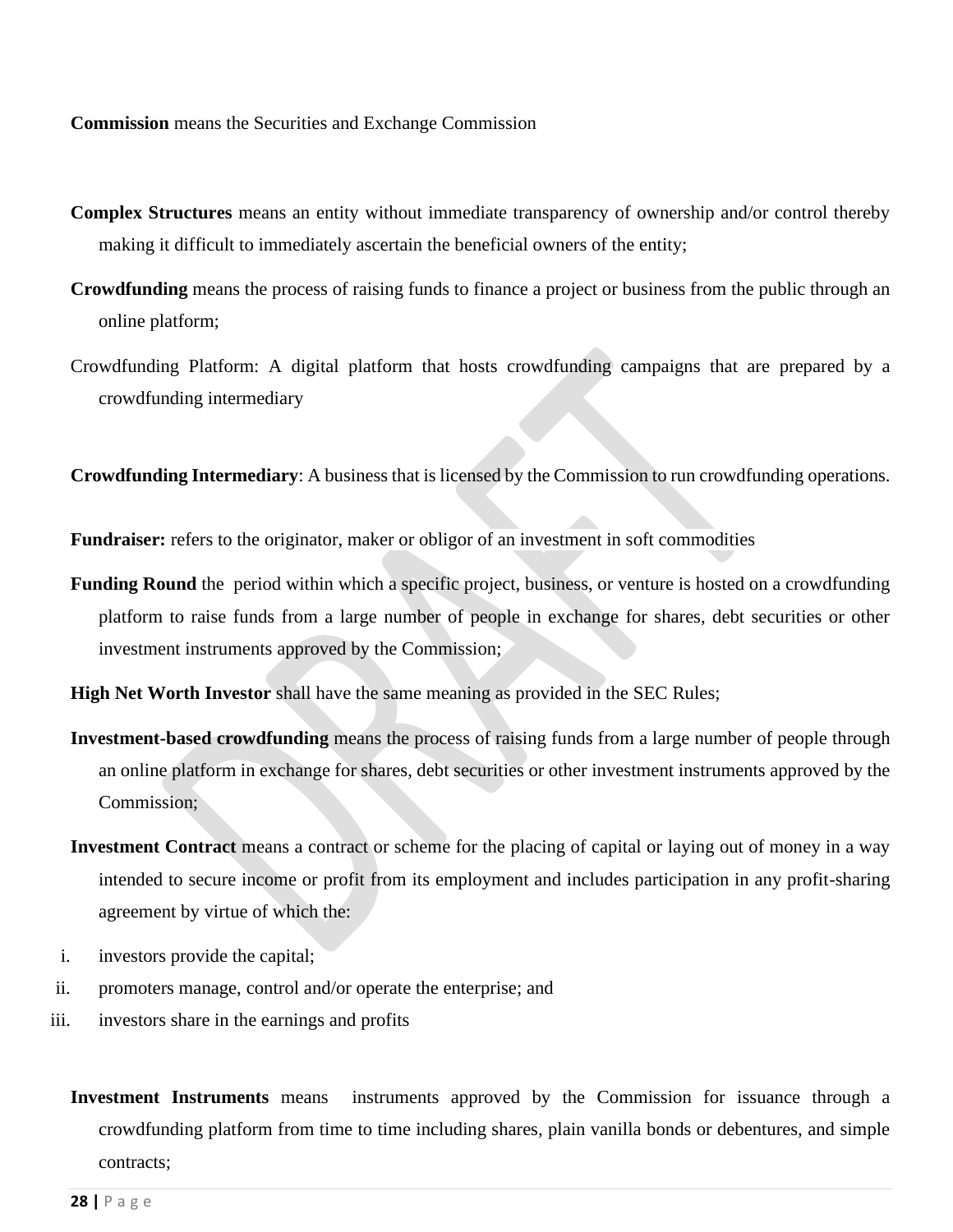- **Investor** means any person or entity that seeks to make, are making, or have made an investment in an investment vehicle with the expectation of achieving returns;
- **Issuer** means the originator, maker, obligor, or creator of the security or investment instrument which shall be licensed with the intermediary;
- **KYC** means Know Your Customer
- **Material Adverse Change** means any event, development or circumstance that has had or could reasonably be expected to have an unfavourable effect. It also includes changes in the condition (financial or otherwise), operations, business, performance, properties or assets of the Borrower and its Subsidiaries, taken as a whole;
- **Minimum Threshold** means the minimum percentage of the target amount which must be raised by an issuer in a funding round in order to be eligible for the disbursement of the proceeds;
- **MSME means** Micro, small and medium enterprises shall be as prescribed by the Ghana Enterprise Agency  $((GEA)$
- **Non-Permissible Investment Instrument** means any investment instrument other than plain vanilla bonds/debentures, ordinary shares and investment contracts;
- **Operator** means the Crowdfunding Intermediary licensed by the Commission;
- **Qualified Institutional Investor:** Shall be as defined in the SEC Rules;
- **Plain vanilla bonds/debentures** means non-complex debt instruments with fixed rates and a defined maturity that involves an investor (lender) purchasing a bond at its face value, receiving periodic interest payments from the bond issuer (borrower) and receiving the full principal upon maturity;
- **Predecessor** means an entity which has been followed or replaced by another entity whether through a merger, acquisition, or other form of corporate action;
- **Public Company** shall have the same meaning as provided for in the Companies Act, 2019 (Act 992);
- **Restricted Dealer:** means a dealer licensed by the Commission to only carry out crowdfunding activities as specified under these Rules;
- **Retail Investor** means an investor other than a High Net worth, Sophisticated Investor or Qualified Institutional Investor (shall have the same meaning as defined in the SEC Rules);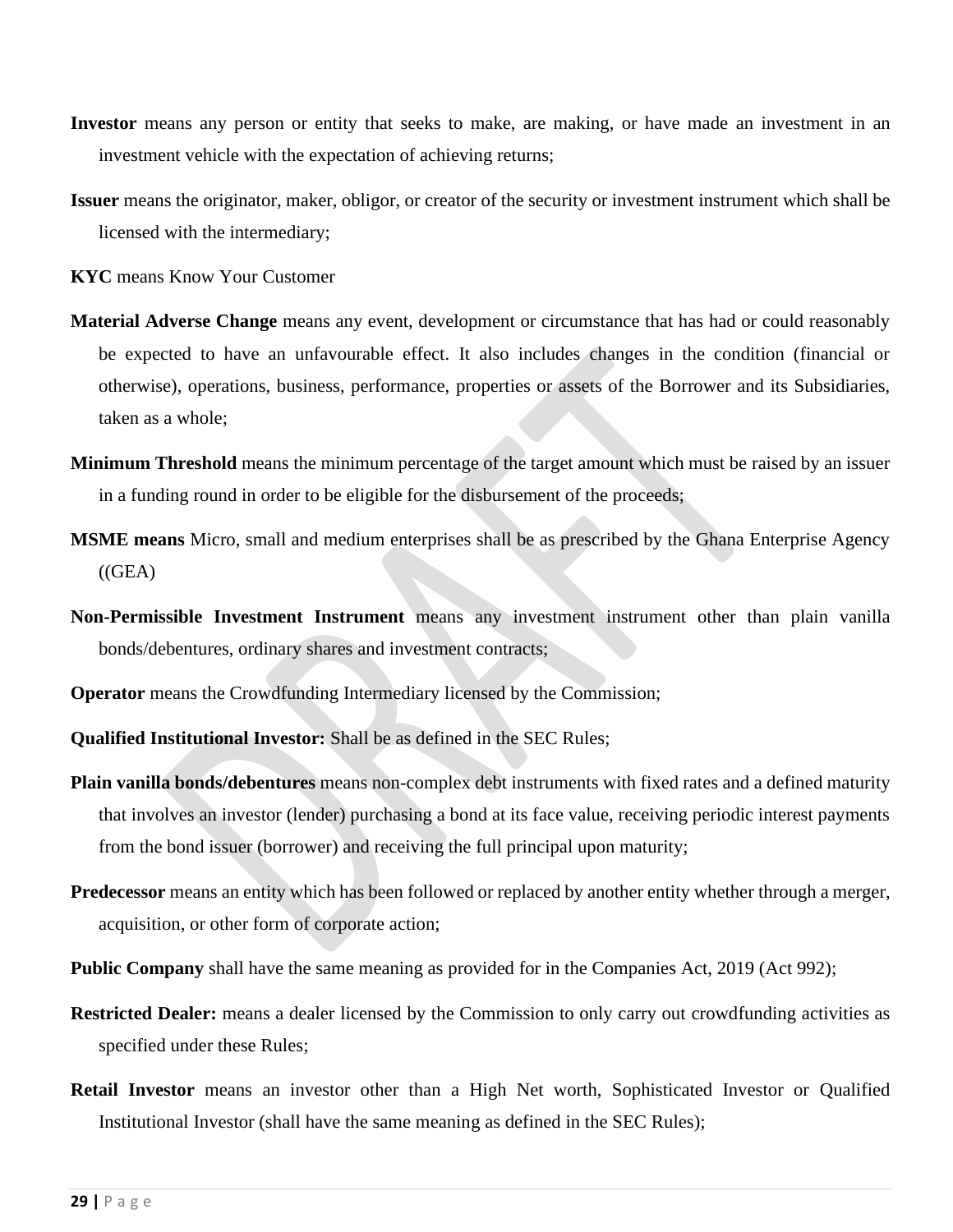- **Soft Commodities Investment Platform** means an electronic platform that connects investors to specific agricultural or commodities projects for the purpose of sponsoring such projects in exchange for a return.
- **Target Plan** means the proposed use of the funds to be raised on the platform specifying full details of the project to be funded and documentary evidence of all forms of insurance, and contracts with relevant third parties including off-takers, suppliers and landowners (as applicable).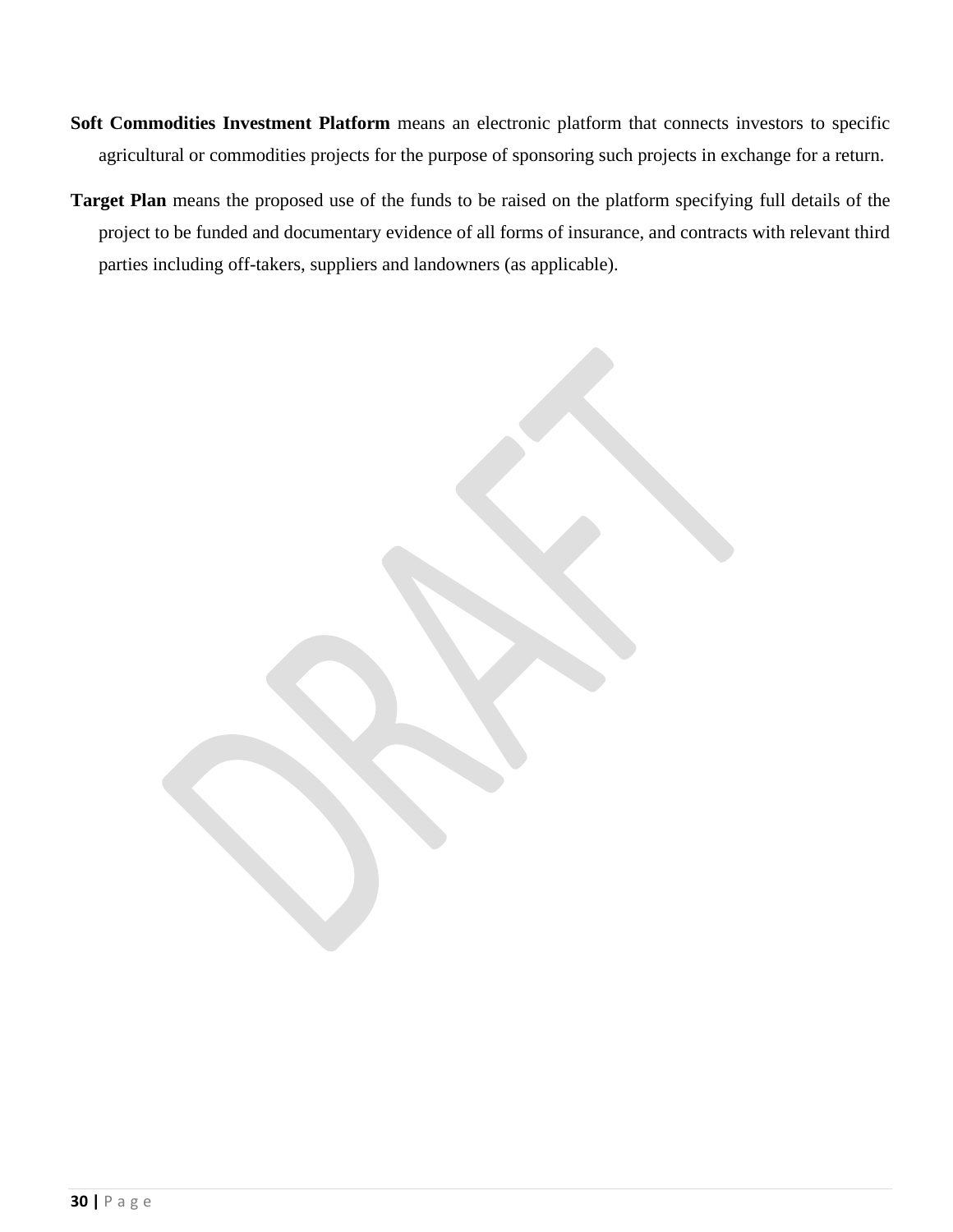# **SCHEDULE 1**

## **LICENSING OF A CROWDFUNDING INTERMEDIARY**

## **FORM SEC N0. CFP**

APPLICATION FOR A LICENCE AS A CROWDFUNDING INTERMEDIARY UNDER THE SECURITIES INDUSTRY ACT, 2016 (Act 929), as amended.

| 1.General                                | a) Licensed name of applicant                                                                                                                       |
|------------------------------------------|-----------------------------------------------------------------------------------------------------------------------------------------------------|
| Information                              | (b) Address                                                                                                                                         |
|                                          | (c) Location of principal place of business                                                                                                         |
|                                          | (d) Location/Address of branches (if applicable)                                                                                                    |
|                                          | (e) Telephone number                                                                                                                                |
|                                          | $(f)$ E-mail                                                                                                                                        |
|                                          | (g) Name and address of principal bankers and bank account numbers                                                                                  |
|                                          | (h) Name and address of secretary                                                                                                                   |
|                                          | (i) Name and address of the external auditors of the applicant                                                                                      |
| 2.<br><b>Type</b><br>of<br>application   | (a) indicate if this is an initial application for recognition or whether it is an application for the<br>restatement of an initial recognition     |
|                                          | (b) If it is for the restatement of an initial recognition please furnish the following information;                                                |
|                                          | Date of initial recognition<br>i.<br>Recognition number<br>11.                                                                                      |
| 3. Legal status                          | (1) If applicant is incorporated in Ghana please specify whether applicant is -                                                                     |
|                                          |                                                                                                                                                     |
|                                          | (a) incorporated under the Companies Act 2019; or                                                                                                   |
|                                          | (b) Incorporated under the Incorporated Private Partnerships Act, 1962.                                                                             |
|                                          | (2) If applicant is incorporated outside Ghana please specify the jurisdiction and the Act under<br>which the applicant is incorporated.            |
|                                          | (3) confirm whether the Constitution/Partnership Deed of the applicant permits it to engage<br>in the business for which the recognition is sought. |
|                                          |                                                                                                                                                     |
|                                          |                                                                                                                                                     |
|                                          |                                                                                                                                                     |
| 4. Capital structure<br>and shareholding | (1) specify where applicable;                                                                                                                       |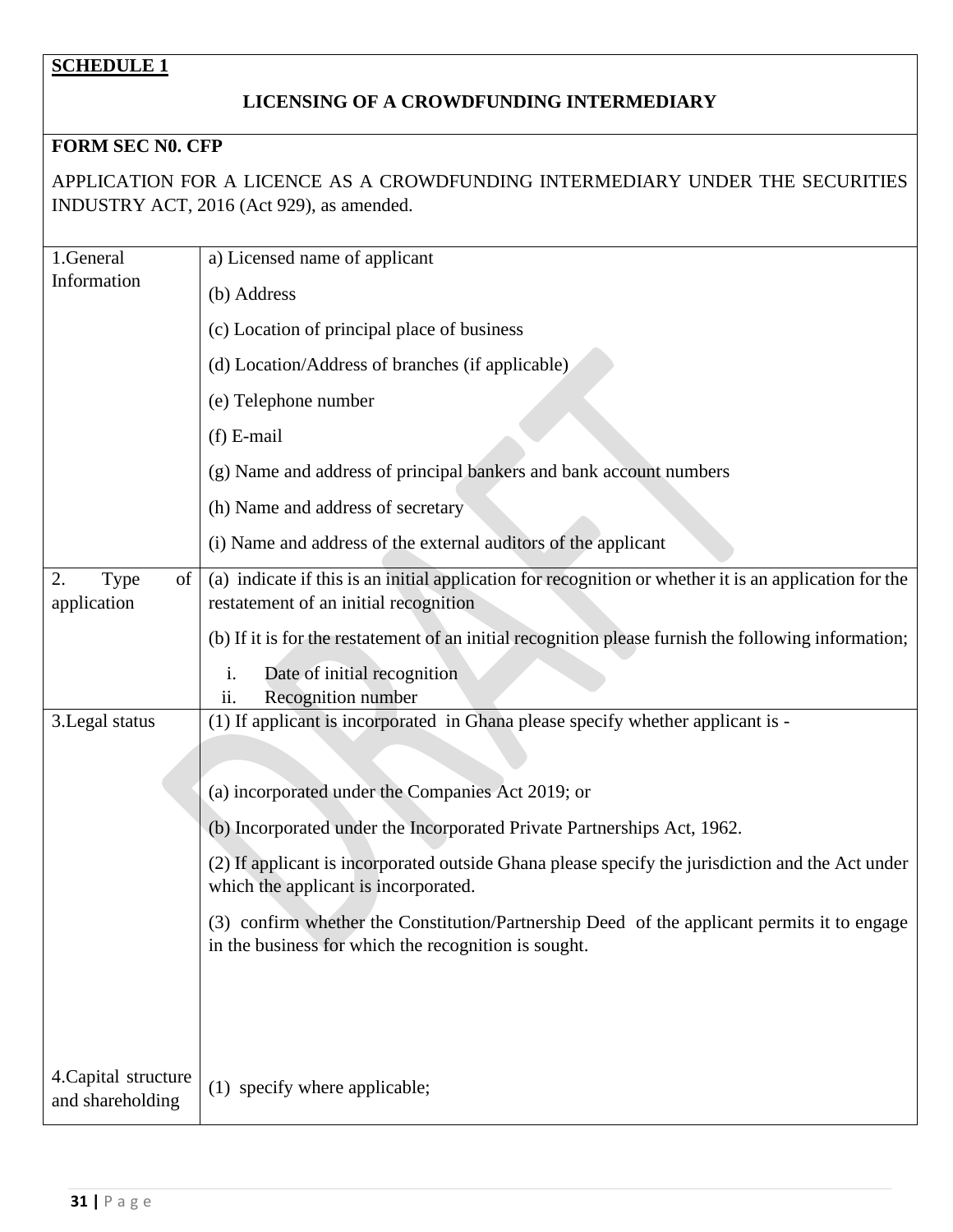|                                                        | (a) Authorized shares                                                                                                                                                                  |
|--------------------------------------------------------|----------------------------------------------------------------------------------------------------------------------------------------------------------------------------------------|
|                                                        | (b) Issued shares                                                                                                                                                                      |
|                                                        | (c) Paid up capital of the applicant                                                                                                                                                   |
|                                                        |                                                                                                                                                                                        |
|                                                        | (2) specify the names and addresses of all shareholders with 5% or more shareholding in the<br>applicant.                                                                              |
| 5.<br>Other<br>businesses                              | give details of other businesses (if any) the applicant is engaged in other than the business for<br>which approval is being applied for.                                              |
| 6. Particulars of<br>Governing                         | (1) specify name, address and profession/occupation of promoter, directors, principal officers,<br>members, partners of the applicant along with any other directorships held by them. |
| board/Partners and<br>Management.                      | (2) specify if they will be executive or non-executive.                                                                                                                                |
|                                                        | (3) specify the name, address and qualifications of the chief executive officer of the applicant<br>along with any other directorships held by him/her;                                |
|                                                        | (4) specify the constitution, membership, tenure, powers and functions of any other bodies or<br>committees of the applicant apart from the board of directors.                        |
| 7.<br>Organization                                     | annex a chart/diagram of the organizational structure of the applicant with particular reference                                                                                       |
| chart                                                  | to supervision and lines of reporting.                                                                                                                                                 |
|                                                        |                                                                                                                                                                                        |
| 8.<br>Group<br>and<br>associated person<br>information | specify names of the holding company, subsidiary companies and associates of the applicant<br>and any other companies or partnerships in which the applicant has an interest.          |
| 9. Staff                                               | (1) name the governing board members/partners, owners and employees of the applicant who<br>will be involved in the operations of the business for which the license is sought.        |
|                                                        | (2) specify qualifications and experience of persons in $9(1)$                                                                                                                         |
|                                                        | (3) give the names and addresses of documentation/computer/accounting/administration and<br>clerical staff of the applicant.                                                           |
|                                                        | specify location and custodian of the register of interests in securities required to be<br>(4)<br>maintained under section $126(1)$ of the Act.                                       |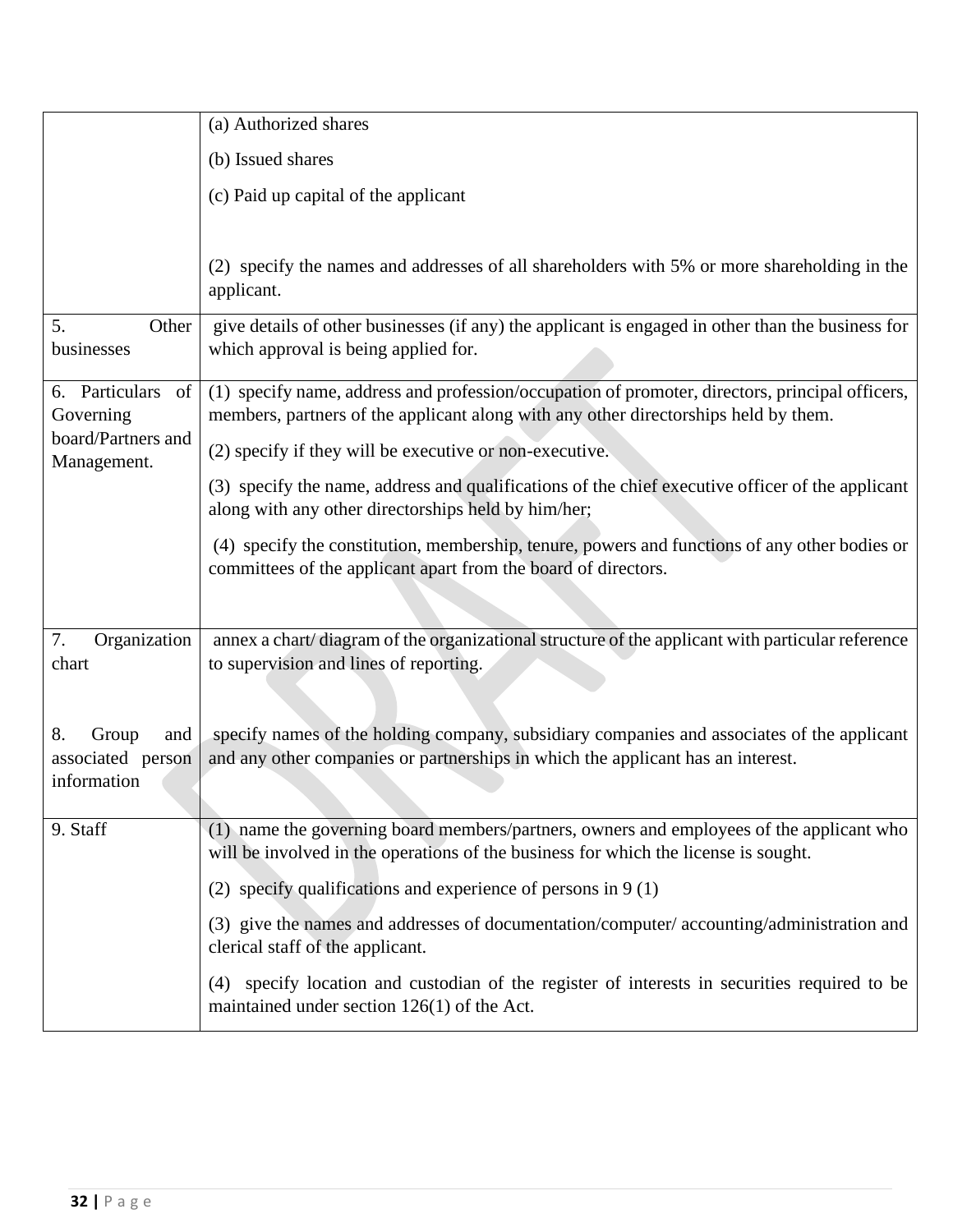|                                     | Please specify-                                                                                                                                                                                                                                                                 |
|-------------------------------------|---------------------------------------------------------------------------------------------------------------------------------------------------------------------------------------------------------------------------------------------------------------------------------|
| 10. Details<br>of<br>platform to be | a. Location of the Crowdfunding Platform:                                                                                                                                                                                                                                       |
| operated                            | b. Days/hours of business:                                                                                                                                                                                                                                                      |
|                                     | c. Brief description of Platform to be operated                                                                                                                                                                                                                                 |
|                                     |                                                                                                                                                                                                                                                                                 |
|                                     |                                                                                                                                                                                                                                                                                 |
|                                     |                                                                                                                                                                                                                                                                                 |
| 11. Declaration                     | a. We the undersigned certify that the above information is true and accurate.                                                                                                                                                                                                  |
|                                     | b. We undertake in the event of our application being accepted to abide by the Act,                                                                                                                                                                                             |
|                                     | Regulations made under the Act, Rules, Statements of Principles, Procedures,                                                                                                                                                                                                    |
|                                     | Guidelines, Codes, Directives, Circulars, Manuals, etc., present and prospective issued                                                                                                                                                                                         |
|                                     | from time to time by the Commission established by the Act.                                                                                                                                                                                                                     |
|                                     | c. We also undertake to inform the Commission immediately of any change in any of the                                                                                                                                                                                           |
| 12.Confirmation                     | particulars stated in this application.<br>We confirm that                                                                                                                                                                                                                      |
|                                     |                                                                                                                                                                                                                                                                                 |
|                                     | (a) the applicant is not in the course of being wound up/or in bankruptcy;                                                                                                                                                                                                      |
|                                     | (b) no receiver or manager has been appointed under any law with regard to the business and<br>assets of the applicant;                                                                                                                                                         |
|                                     | (c) the applicant has not entered into any compromise or scheme of arrangement with any of<br>its creditors either in Ghana or outside which is still in operation;                                                                                                             |
|                                     | (d) neither the applicant nor any of the board members /partners and executive officers of the<br>applicant have been -                                                                                                                                                         |
|                                     | (i) adjudged bankrupt anywhere;                                                                                                                                                                                                                                                 |
|                                     | (ii) convicted either within Ghana or elsewhere within the period of 10 years immediately<br>preceding the date on which this application is made of an offence involving fraud or<br>dishonesty punishable on conviction with imprisonment for a term of three months or more; |
|                                     | (iii) denied a license as a market operator or representative or had a license issued under this<br>Act to them suspended or revoked; or                                                                                                                                        |
|                                     | (iv) governing board members or partners of an entity which has been denied a license under<br>the Act or had any license issued under this Act suspended or revoked.                                                                                                           |